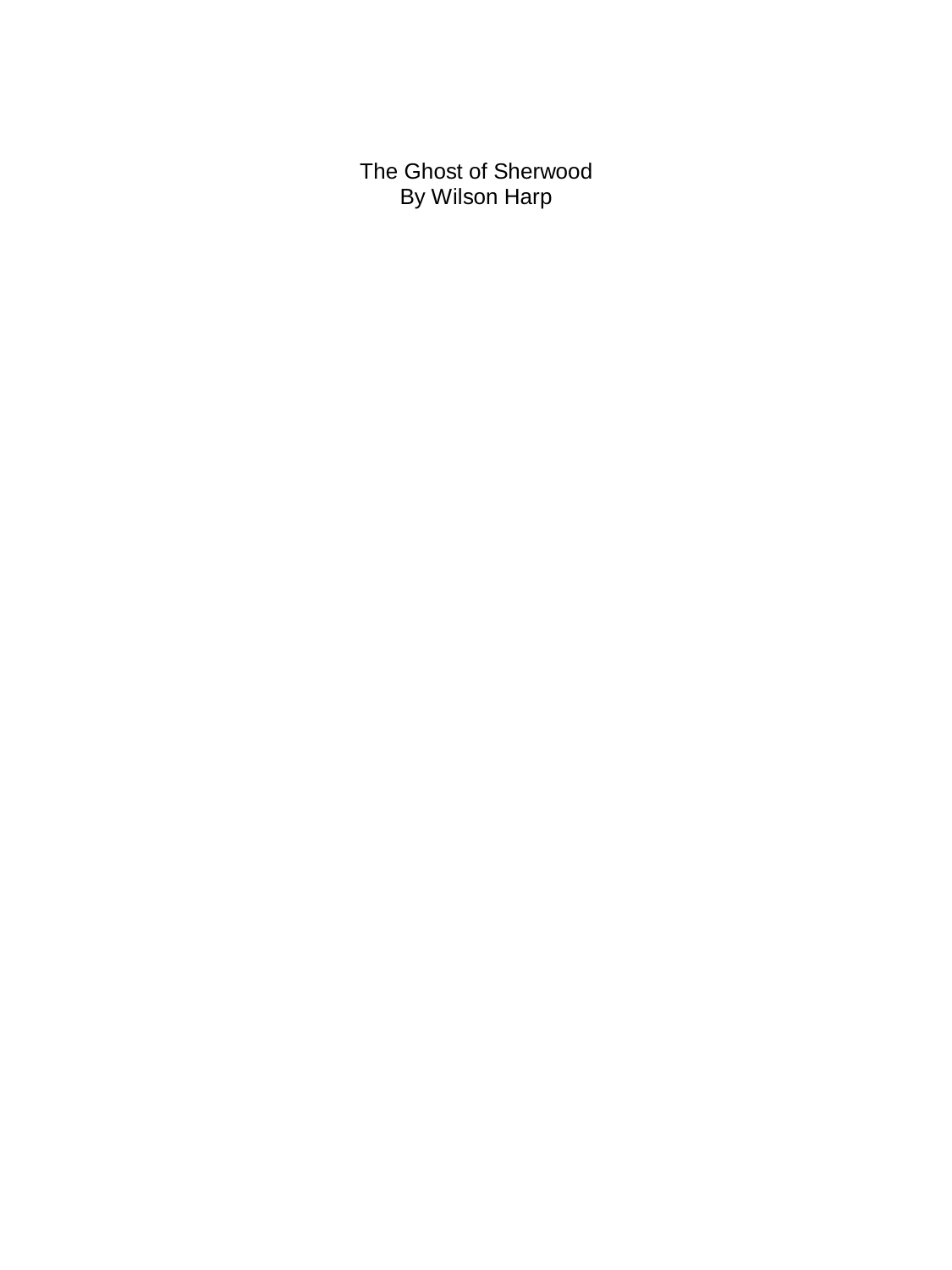Copyright © 2013 by Wilson Harp All Rights Reserved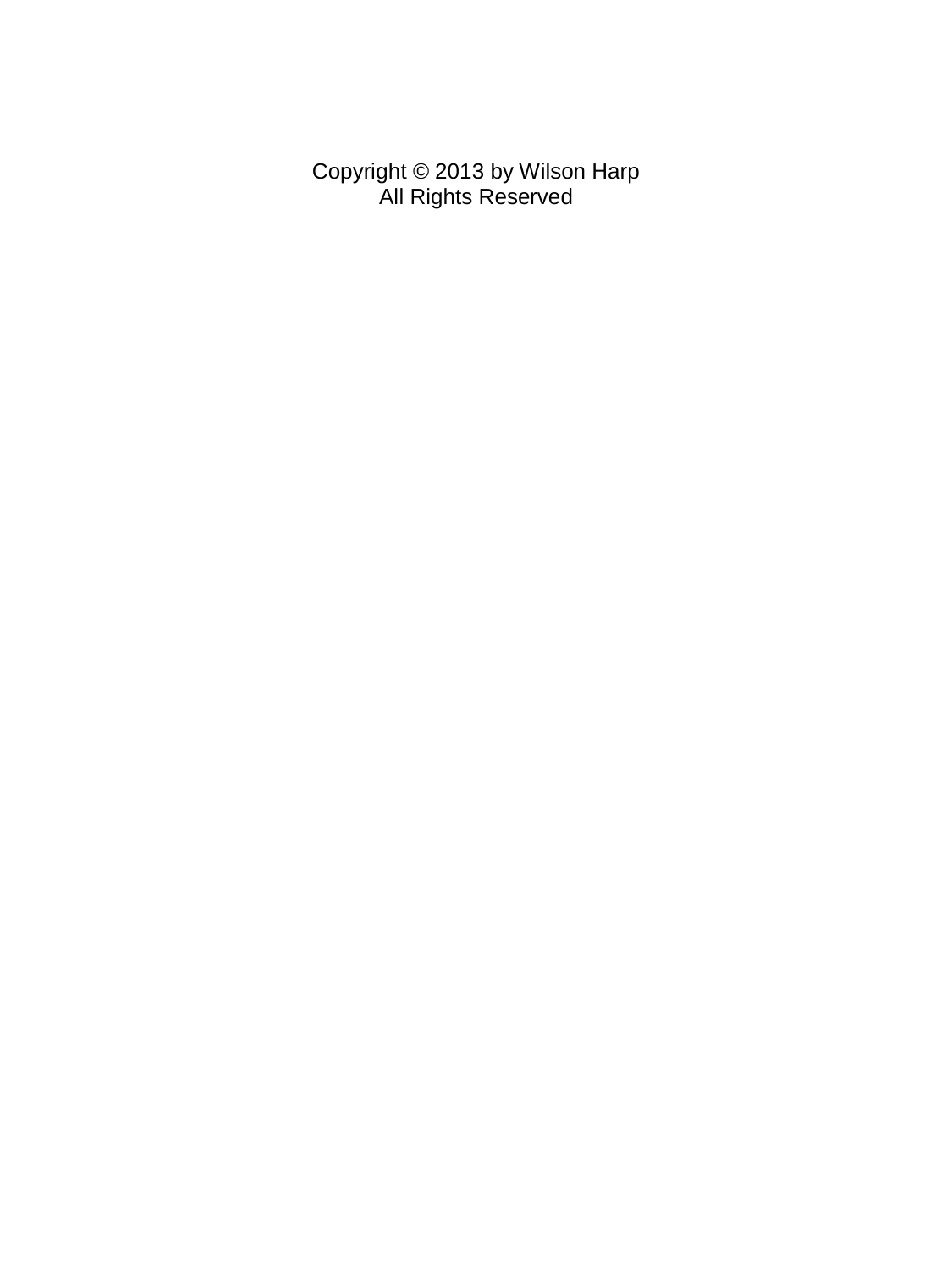*For my brother, thank you for everything. Without your support, this book would not have been written.*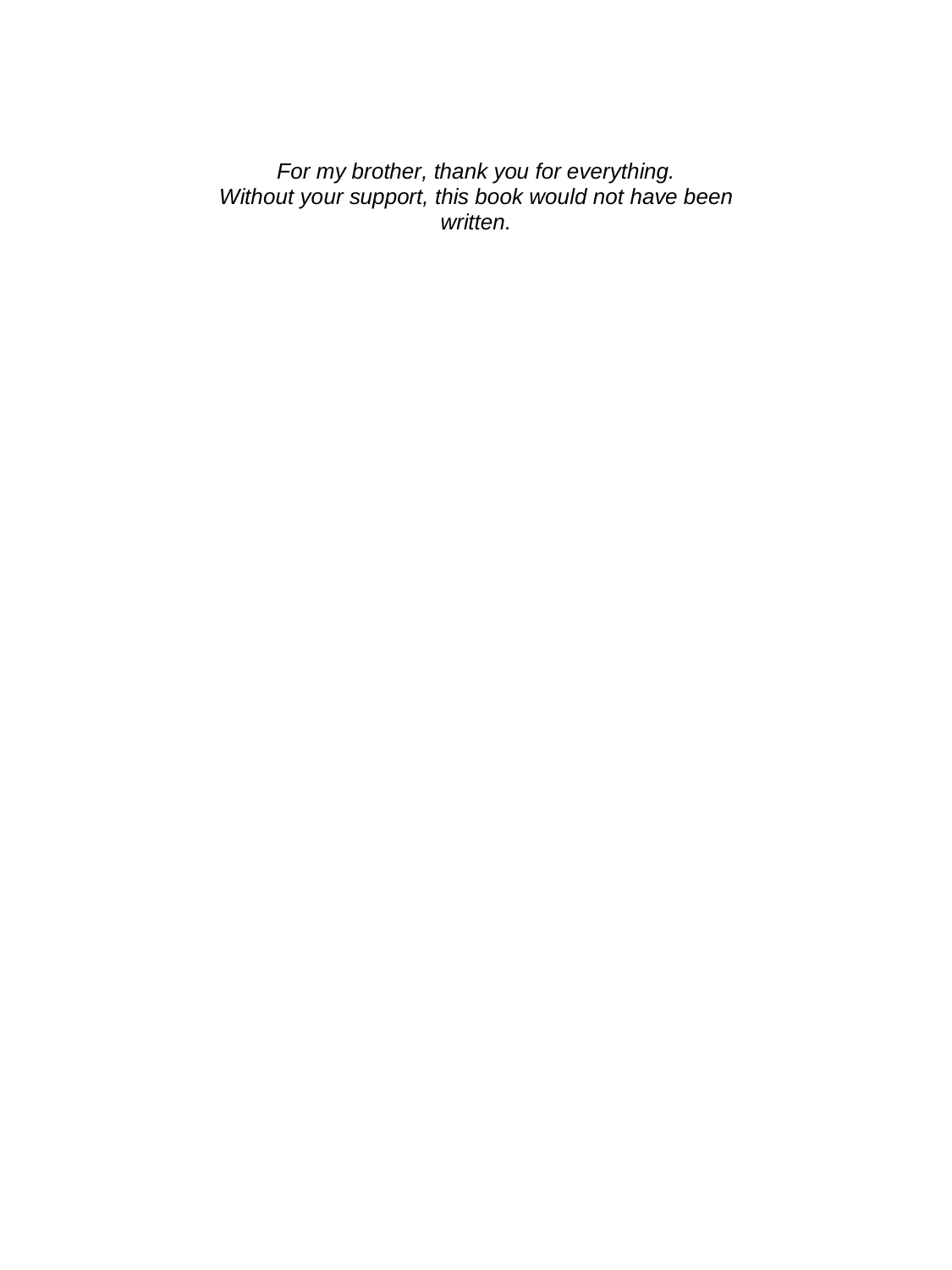Martinmas – The Feast of Saint Martin of Tours is November 11<sup>th</sup>. It is the traditional day of the celebration of the harvest, of slaughtering animals to cure their meat for the winter, and of renewing contracts.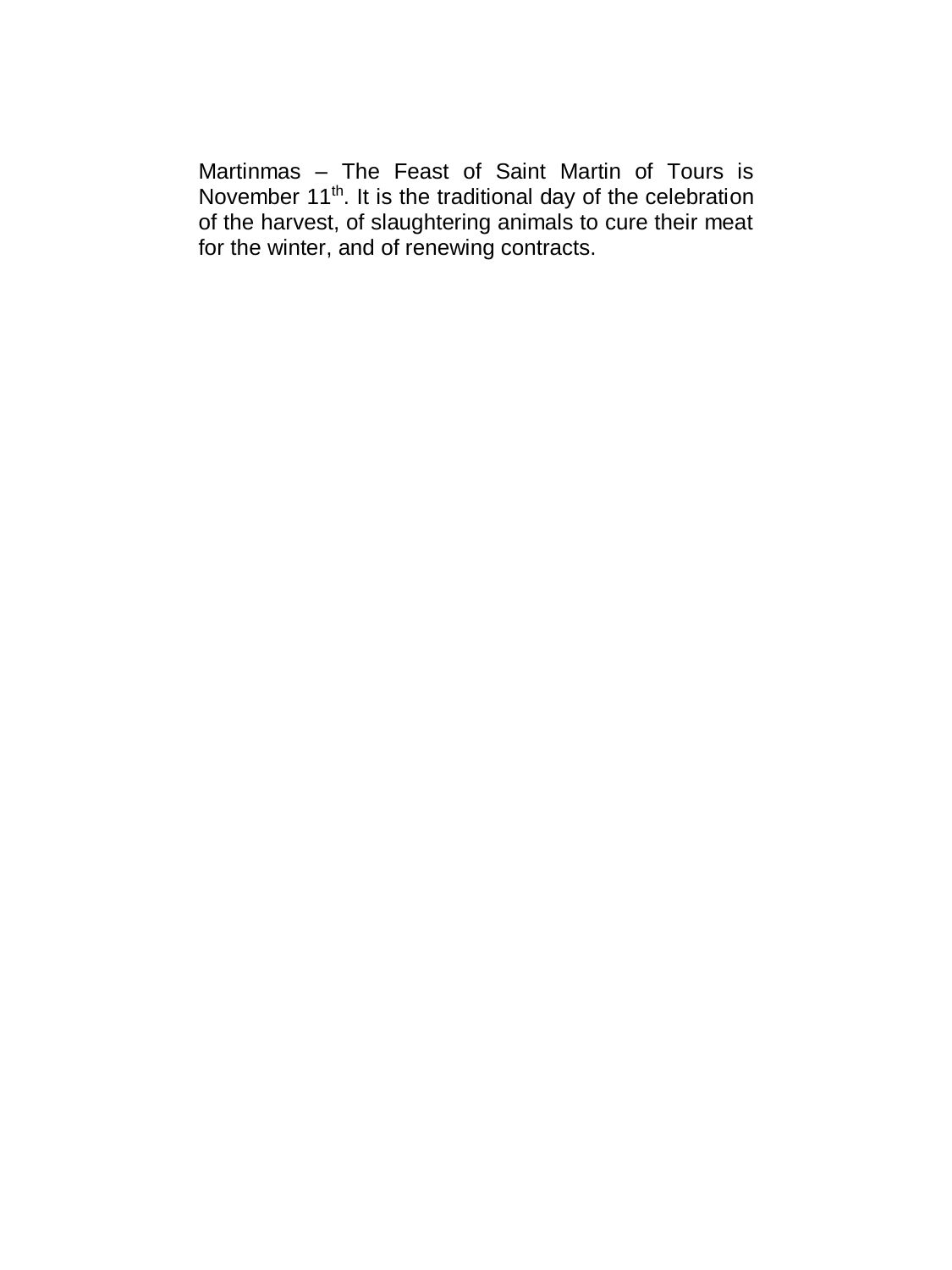August of 1199

John Plantagenet had a tenuous hold on the crown of England. Richard the Lionhearted was well-loved as King and Lord of his people, and his death in April still darkened the mood of many Britons as his ill-respected youngest brother took his place.

John faced challenges to his claim of the throne, most prominently from his nephew Arthur of Brittany, who led forces against the King. John was desperate to hold not only the throne, but also the lands of Brittany and Aquitaine in France.

The long years of the third crusade saw heavy taxes and levies applied to commoner and noble alike. It was hoped as Richard made his way home the need for the additional revenue would fade. When Richard died, though, the taxes increased under John. The new king had to defend his throne and required the use of mercenary armies and support from French nobles.

But most Englishmen did not feel inclined to give the untrusted John more money than even his beloved brother required…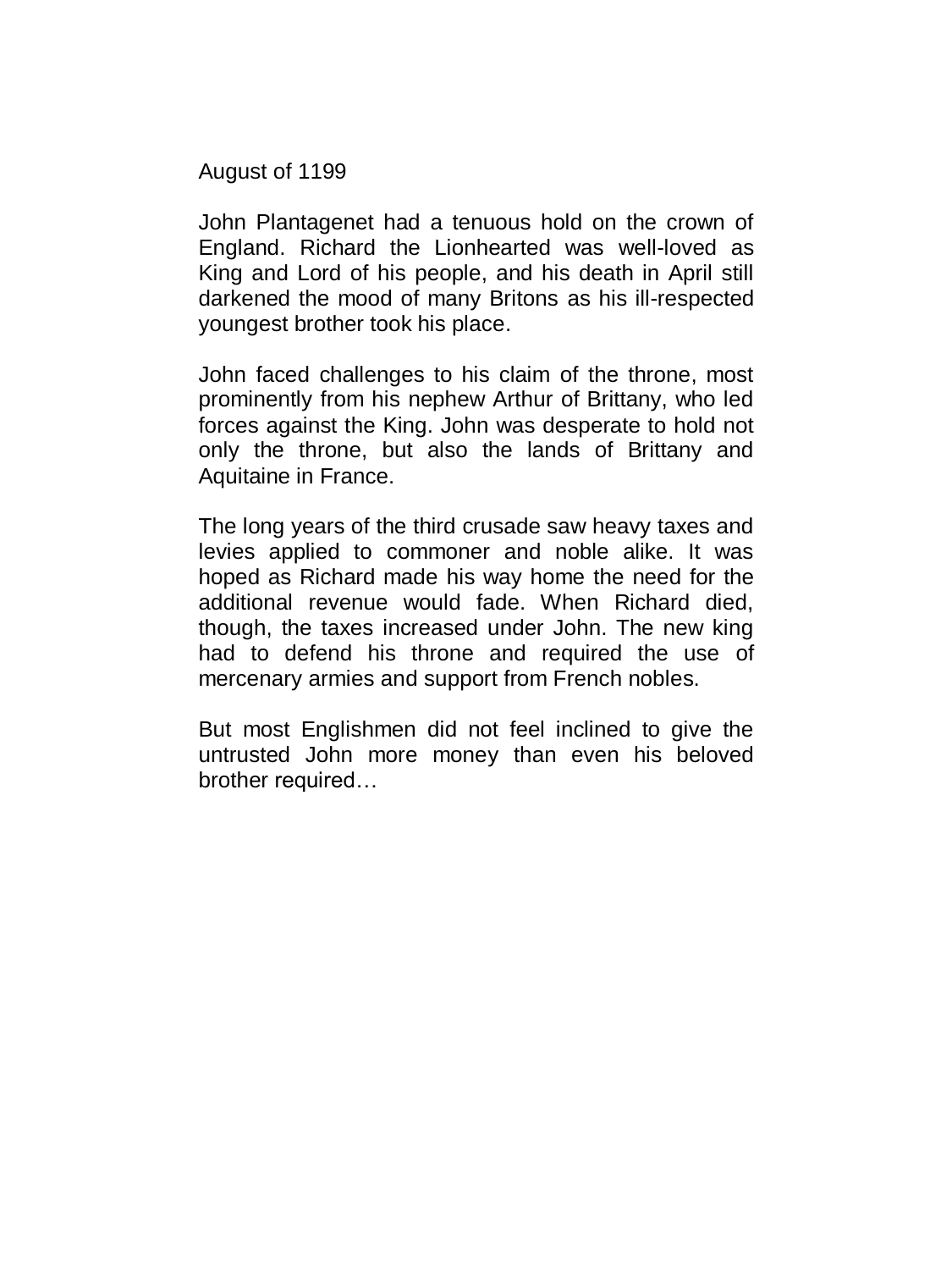## Chapter 1

The soldiers marched at a good pace down the road. They were already three miles south of Nottingham on a six days march to London. The morning dew was still heavy on the ground, though the August sun would soon clear the trees of the Sherwood and dry the day. The commander of the small unit turned in his saddle and looked back at the cart. It was being pulled by a single horse led by one of his men. The cart held their provisions, tents, and other supplies along with a heavy wooden box that had a stout iron lock. Three men walked on both sides of the cart and one man walked behind. The soldiers wore red tabards, which marked them as the king's men, and bright steel helms that were polished to a shine. They each carried a spear in their hand and had a short blade at their belt. The commander looked back to the road and scanned the woods on each side.

In May, the royal taxes from Nottingham never made it to London. The sheriff had reported that bandits from the Sherwood had attacked and killed the king's men and stolen the money. Bandits were always a danger to normal travelers, but it was rare that many would take on armed and armored men. Particularly those who wore the king's colors.

An owl hooted from the trees to the left of the road.

As the commander turned to the sound, the sharp twang of bowstrings broke the early morning silence. The commander hit the ground with enough force to knock the air from his lungs. He tried to stand, but the pain was too great. He saw the long arrow protrude from his chest and saw the blood pool around him. He saw a hooded figure step out of the woods and raise his bow, an arrow nocked.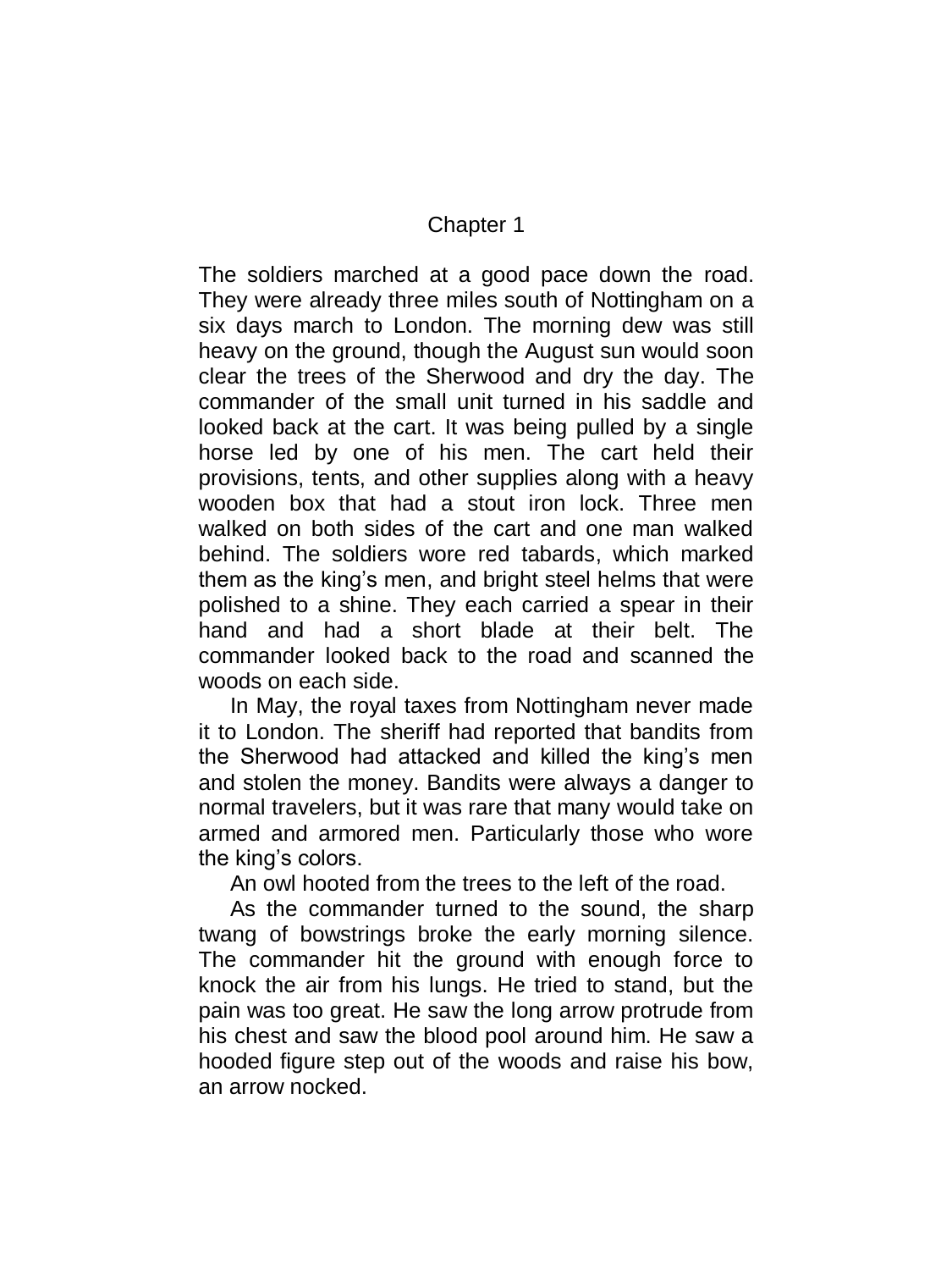Twice more the sound of bowstrings reverberated in the morning air and then all was still. A hooded man raised his hand and eight more men, hooded in the same fashion, moved towards the cart and the nervous horses. They slung their bows over their backs and approached the cart, now surrounded by dead men. Their movements were efficient, as was their work with their bows. Nine men total lay dead on the road. A total of twelve arrows fired. Each of the hooded men worked in silence. Two men picked up fallen spears and stabbed each of the guards in the chest; none would survive this ambush. Another looked through the saddlebags of the commander's horse. He littered the contents on the ground. The other five men pulled the heavy wooden box off the back of the cart and dropped it with a thud. One man dragged it into the woods as the rest kept watch along the road in both directions. The heavy box made furrows in the soft ground as he struggled to drag it. When he was inside the tree line, two other men helped him carry it about thirty feet into the forest.

------------------------------

One of the men pulled a hatchet from his belt and chopped the wood around the lock until the box opened. Inside were bags of coins, taxes that the people of Nottingham, and the surrounding farms and hamlets, paid to the crown. The rest of the men joined them and each took a bag or two from the box. They made a quick check of the ground and disappeared into the woods, headed west to Nottingham.

The trees thinned as they approached the town, and the men all handed their hoods to one of their number. He placed the hoods into a large sack and gave his bag of coins to a tall, lean man. The man with the sack of hoods headed off into the town through the south gate. After he had passed through the gate, three more of the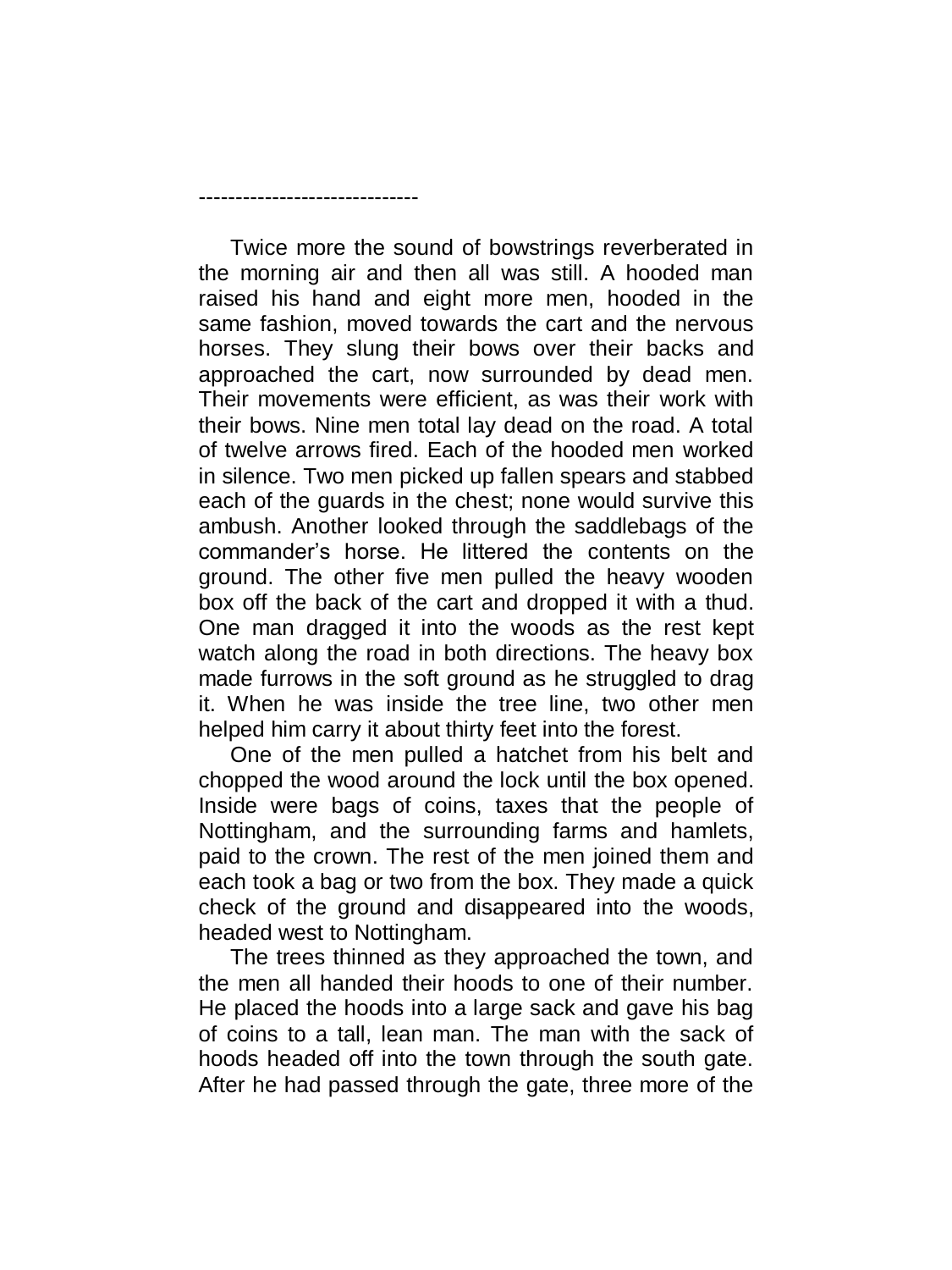men handed their bags of coins to the others and headed across the main road going into Nottingham and into the woods on the other side. The final five men waited until their companions had disappeared into the heavy trees, and then walked into the town. They nodded to the guards at the gate and continued a short distance down the main street of the town until they reached a squat, stone building on their left. They went into the door and shut it firmly.

"Everything go as planned, Jack?" asked the man sitting at a desk. He did not look up from the ledgers he worked on.

"No problems," said the one called Jack. He pulled three bags of coins from his satchel and laid them on a side table. The other men placed their bags onto the table as well and left after a nod from Jack.

"I'm sure no one saw us. I don't like risking a stretched neck, Sheriff."

The man at the desk looked up at his deputy. "I like it less than you. My neck would be stretched as tightly as anyone's. And that is after my brother spent a few weeks making me suffer."

Robert Brewer, the Sheriff of Nottingham, stood from his desk and went over to a box up on a shelf behind him. He fished a key out of a pouch that hung on his belt and opened the heavy lock.

"We only need to risk it one more time, Jack. Just one more. The harvest tax will be the biggest and it will be right before Martinmas. When that day comes, I will be out of my position, and if I can manage it, out of the hands of any who wish to do me harm."

"Do you really believe that your brother will be replaced?"

"He believes it. He was a favorite of Richard, not John. Now that Richard is dead, the voice of William Brewer no longer has the influence it did under good King Richard."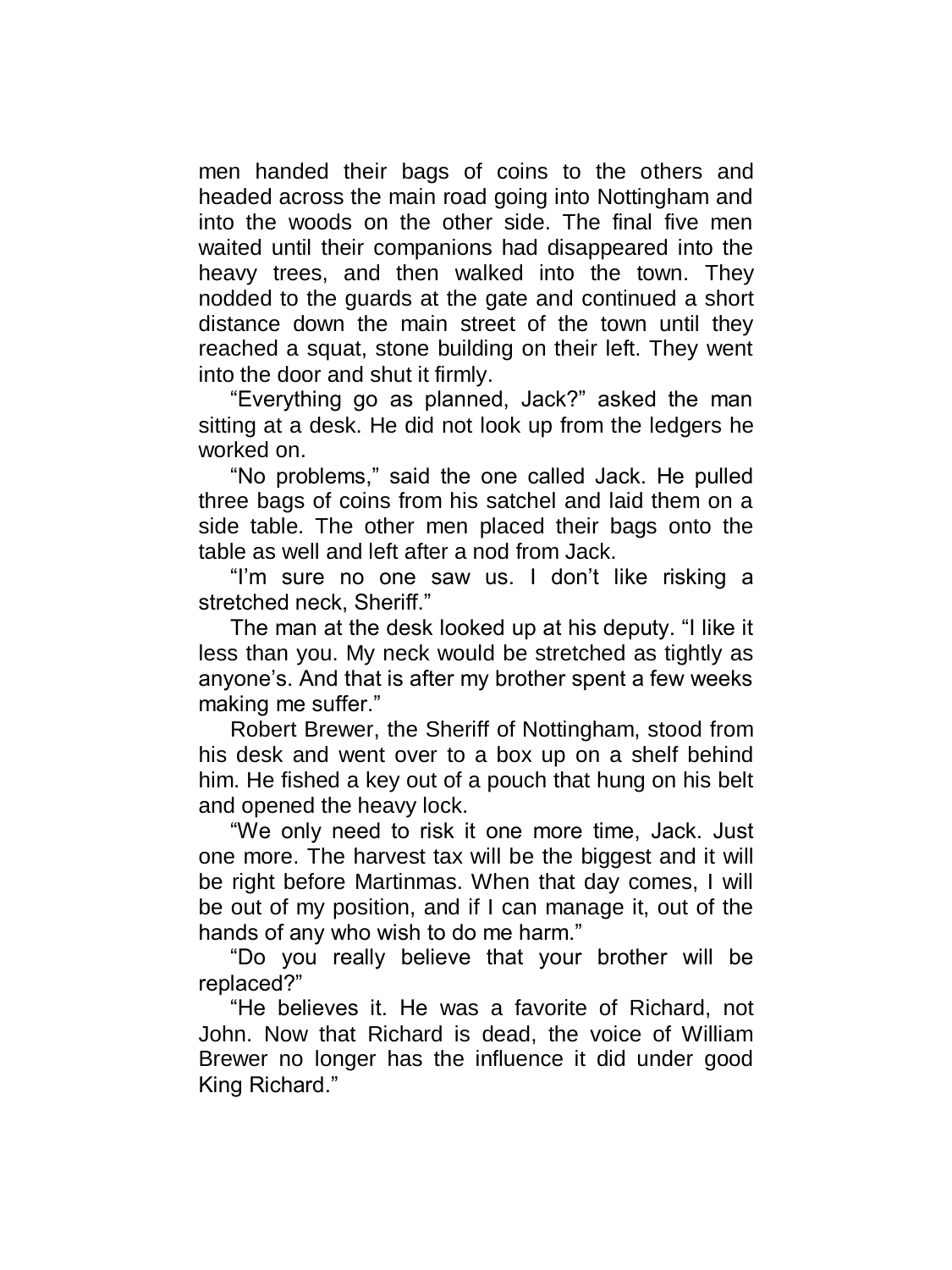Robert started taking the bags of coins and putting them into his box. "My brother isn't the most loved man. He has made his enemies and has turned some against himself. He is hopeful he will retain his place as exchequer, but he believes that John will reward Hugh Bardulf with this position. Bardulf sided with John in the rebellion, and even a sniveling toad like our good King John Lackland rewards loyal dogs."

"Your brother would not find another location for you?" asked Jack as he watched the sheriff move the tax money into the safety of his strong box.

"No, I'm afraid not. My brother and I don't get along in the best of times. If he were to lose his title and position of High Sheriff of Nottinghamshire, Derbyshire and the Royal Forests, you can be assured that he will find fault with any of the three men he placed to run the offices in his stead. He will probably find fault with all three of us. If I want to have a life of ease, I have to take my own initiative. Take after my brother as it were. He may hold the title of High Sheriff, but I am the sheriff in deed if not in title. And with that fact comes the realization that I need to make the most of the position while I can."

Jack moved to look out the window as the sound of horses in front of the small building broke the quiet of the street outside.

"David's here. Looks like he has some news."

The sheriff smirked at Jack's dry wit as he shut the lock on the box with a loud click. "Go see what he wants."

Jack opened the door to let his fellow deputy into the sheriff's office. "News from your patrol this morning?"

"Bad news, I'm afraid," said David as he walked through the door. "It is my sad duty to report that king's men were killed about three miles south of town this morning, Sheriff."

"King's men you say? I don't believe we have had any king's men here in the area for weeks. Unless you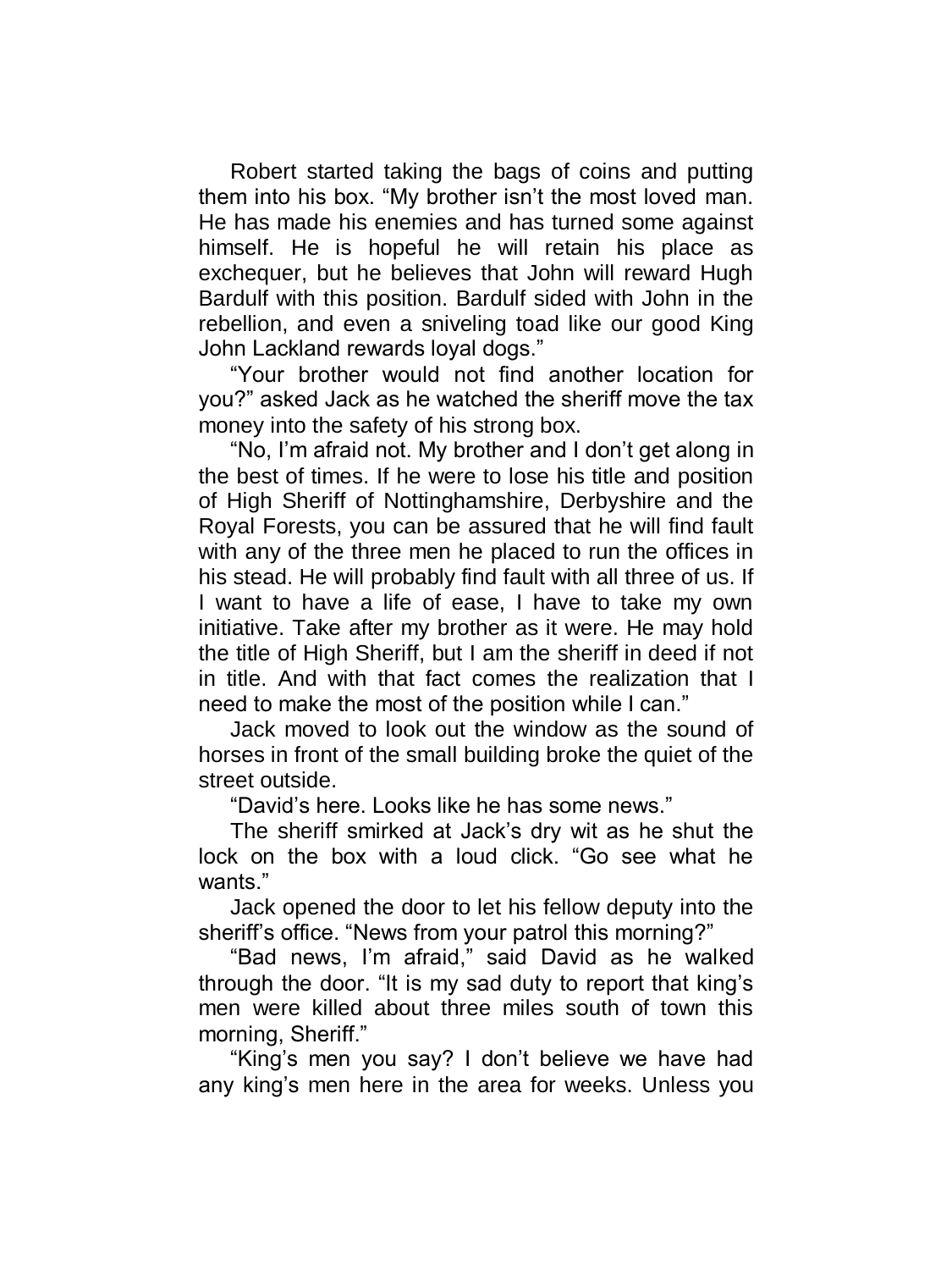mean the men who gathered the king's taxes yesterday," said Robert as he sat in his seat.

"The very same. The group was set upon by brigands, most likely. The men were ambushed and killed and the strongbox taken from the cart. We searched the area and saw where the bandits had dragged the box into the forest. It was smashed open and the contents gone."

Robert shook his head. "This will never do, Deputy Turner. Send some men into the Sherwood at once to search for these villains. Take a detachment of guards from the town and three wagons to return the bodies of the king's men plus any of their personal effects." Robert lifted a sealed letter from his desk. "Have this taken to my brother in the exchequer. It contains your report of what happened and my surety that this will never happen again. If he presses, tell him that the bandits in the Sherwood will face the gallows when they are caught and the king's taxes reclaimed."

David Turner took the letter and left without another word. Robert knew that he could trust David with the most careful message, just as he could trust Jack to handle the most distasteful task.

When David and his men had ridden out of sight, Robert pulled out two ledgers and motioned for Jack to take a seat.

"Now we determine who has their taxes returned and how much," Robert began. "The miller and the blacksmiths will receive all of their monies back. They are too important to let them suffer under these taxes. Craftsmen in general will get back three pence on every five they paid. Farmers will get back one in five and an extra penny per five if they have fruit or nut trees."

Jack nodded as he memorized what Robert was saying. He could not read or write, but his memory was splendid and he could do rather impressive mathematics in his mind.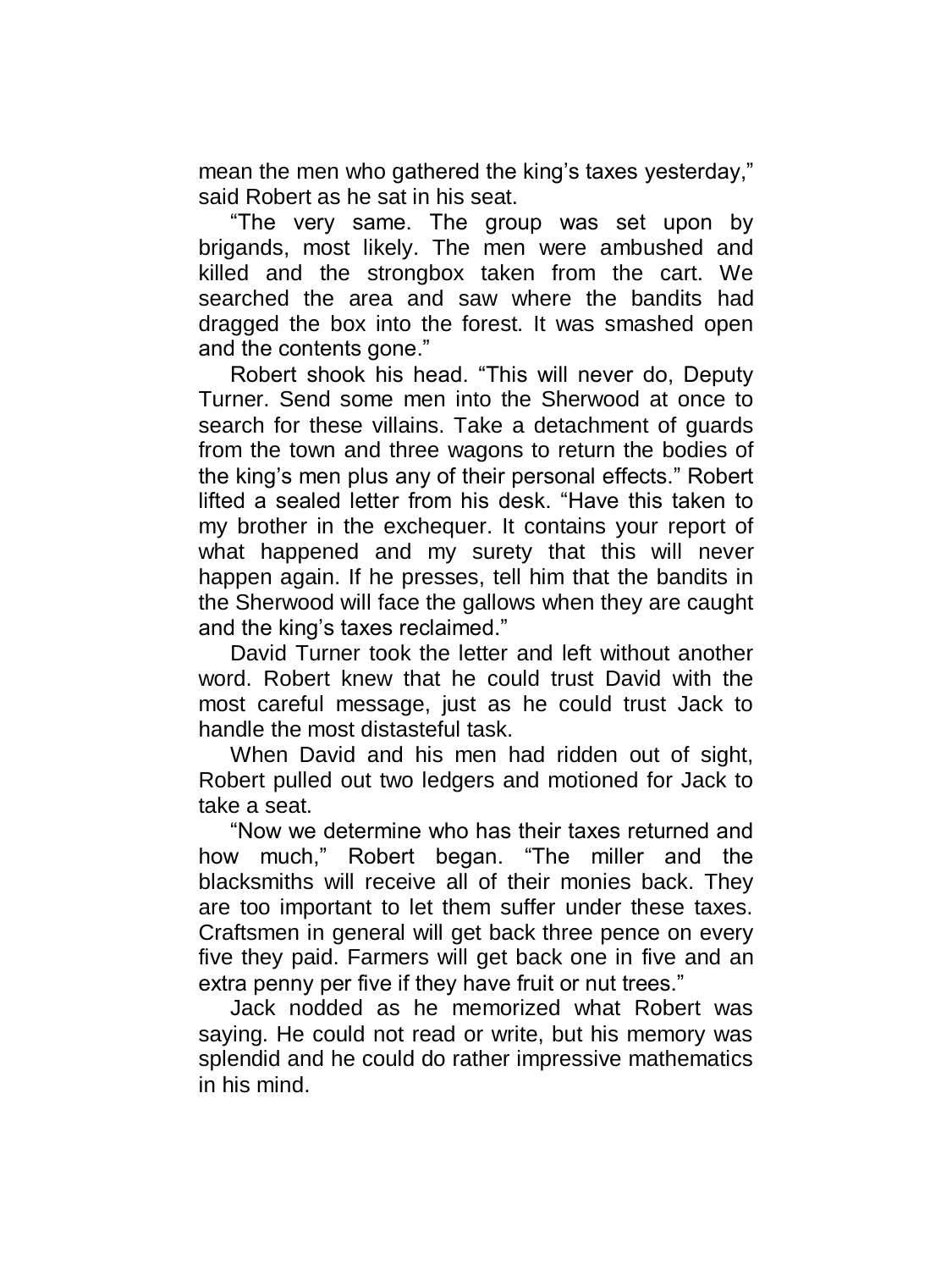"The rest will be split up the way we agreed. You and David should be able to live quite comfortably on what will find its way into your purse."

Jack had already determined what his share of the box was worth, Robert was sure of that.

"I'll go tell my men to expect a bonus in their pay this month," Jack said as he stood to leave the sheriff's office. "If you will excuse me, Sheriff, there was some bloody business this morning. I need to go see Brother Tuck and seek absolution."

"Of course, Jack," said Robert as he turned back to his ledgers.

The morning's events were all but gone from his mind when the door to his office opened late in the afternoon.

"Sheriff Brewer," the young man said. "My name is Brother Edwin. Abbott Hubert would like to know if you have a few minutes to hear a concern of his."

"Of course. Is the good abbot here? Bring him in, I have time for him."

Robert closed his ledgers and straightened the books. He had nothing out that would be a problem for the abbot to see, but there was no sense in becoming lax with his paperwork.

The abbot entered the office and Robert pulled a chair out for the head of the local abbey.

"I didn't realize you were in Nottingham, Abbot Hubert. Is there a problem with the abbey?"

"No, Sheriff, no problem at the abbey. The problem is that I heard rumors that the taxes being sent to London were stolen by bandits and the king's men were killed. Is that true?"

"Yes, Abbot Hubert, I'm afraid it is true. It happened on the south road to London though, so I wouldn't fear that the bandits will cause problems at the abbey."

"I am comforted to hear you say that, Sheriff. But the primary concern of mine is that the abbey sent its ecclesiastical tax with the taxes from the town. The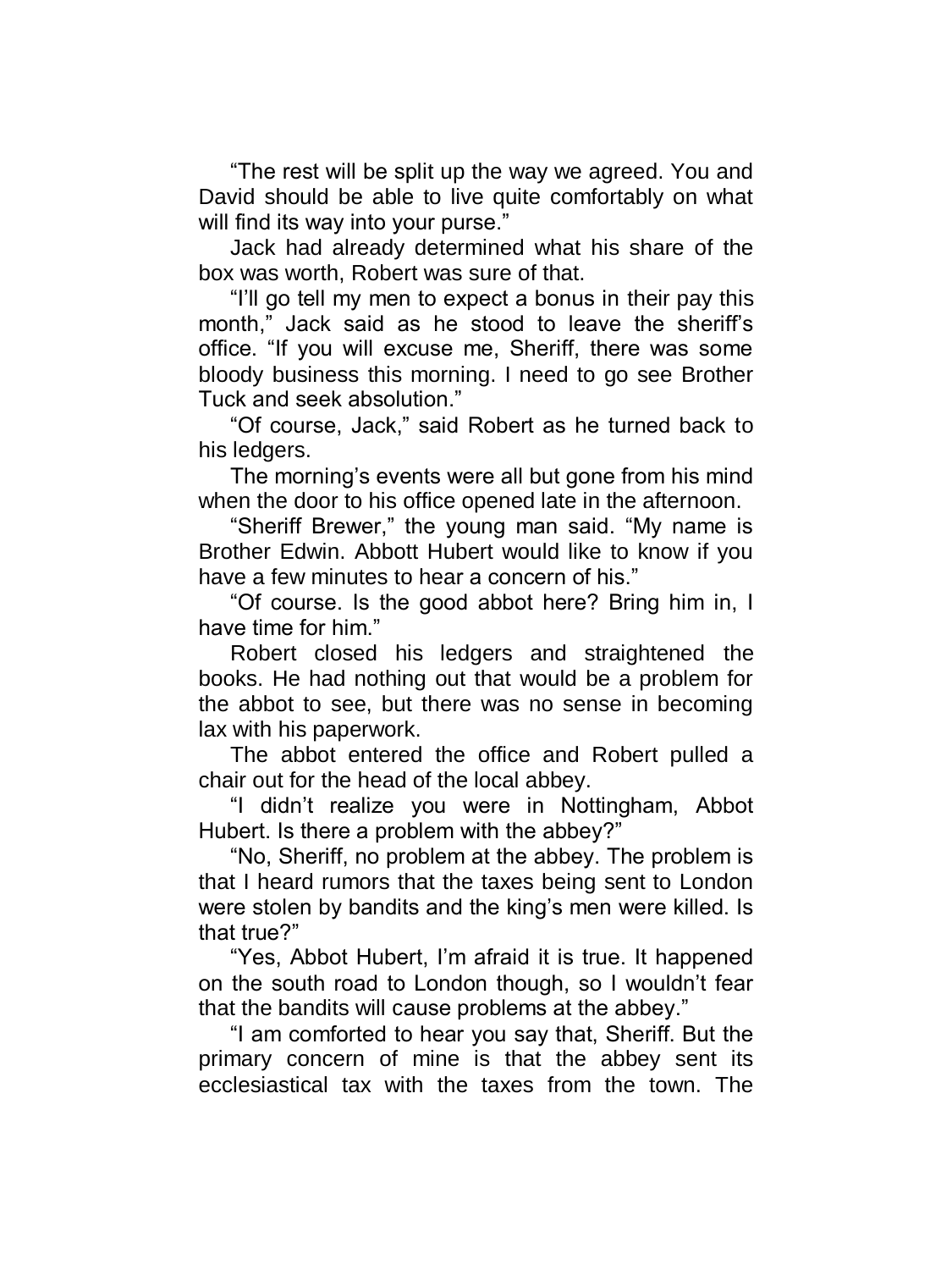bishop had asked that we send our tax to London as he would be there for business. When I heard that the king's men were coming to Nottingham, I came to see if they would take the bag with them and deliver it to the bishop. Their commander was kind enough to agree and I gave the taxes to him last night. I don't know that we can come up with enough money to pay the bishop before he returns from London after the new year."

"That is horrible news, Abbot Hubert. I will of course put my men to the task of finding your missing tax money as well as finding the miscreants who committed this horrible crime. I am sure that the good Lord will help us in our task, as long as we have the prayers of you and your monks at the abbey."

"You have my prayers every day, Sheriff Brewer. If you will excuse me, I have need to sit and rest a while at the inn. I had to take the wagon into town as I am not as good in the saddle as I once was. Even so, the wagon does tend to toss me about, so I will need to rest some. With bandits in the area, I will want to be safely inside the abbey before nightfall. So if you will excuse me, I must leave."

Robert stood and went to the door. "Blessing upon you, dear abbot," said the sheriff as he opened the door for the elderly holy man.

"The peace of God be upon you, Sheriff," said Abbot Hubert as he rose from the chair and left the office.

Robert muttered curses under his breath as the abbot and his attendant started down the street. He locked the front door and went to the strong box that held the tax money. When he opened it, he found a bag tied with a leather thong rather than the twine that he used to secure the taxes from the town. He had sent eleven bags of coins with the king's men and the bag tied shut with leather was the twelfth in his box.

He placed all of the bags back into the box and relocked it. Robert placed his hat on his head as he left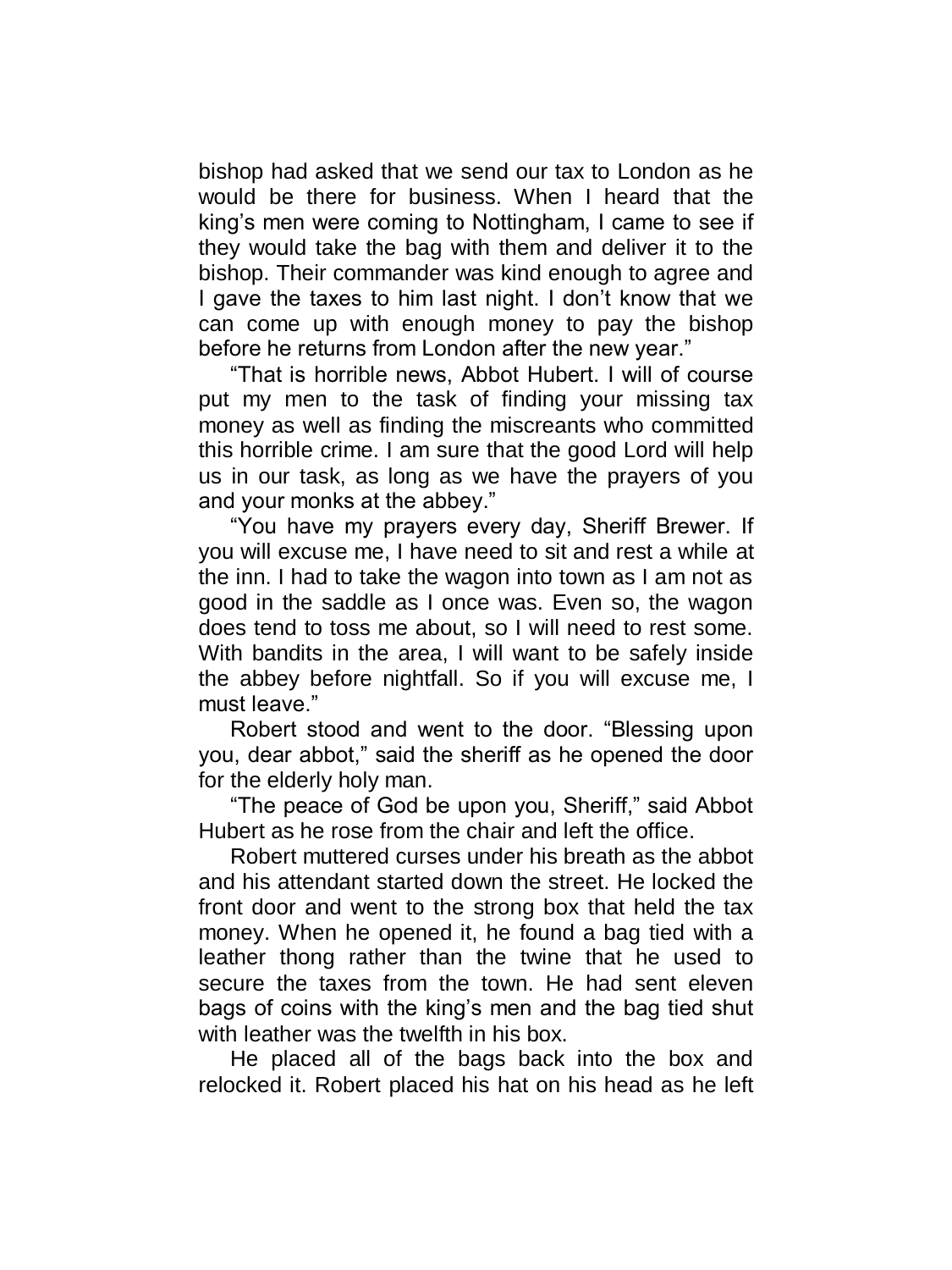his office. He made sure that the door was locked and secured before he headed down the street to find Jack.

"Good afternoon, Sheriff. Bad news with the king's men, eh?" said a scrawny fellow as he approached Robert.

"That it is, Clive. That it is."

"Maybe the woods around here ain't as safe as everyone has been led to believe. Murderous bandits killing armed men. Makes me shake to think about it."

"I'm sure it does, Clive. Maybe you should not make as many trips into the woods as you do."

"I have business around, Sheriff. Business. And what's more, I have the right to travel. As long as I ain't poaching, I can travel the king's forest."

Robert kept walking at a brisk gait, forcing Clive Armstrong to keep pace.

"I don't think it's right, Sheriff, having murderous folk in the woods."

Robert stopped and turned to look at Clive. "Do you and William have any goats out near your place? Does Anne have any chickens? Last time I was out that way you told me you didn't have any livestock, but Earl Locksley said he lost three goats and about five or six chickens a couple of weeks ago. He said a girl that looked like your Anne was around where they went missing. If I go out to your shack in the woods, I won't see goats and chickens, will I?"

Clive swallowed hard as he listened to the sheriff. "No, I don't reckon you will. Maybe I should just go back to my place and keep an eye on things. If I see anyone who might be up to trouble, I'll let you know."

"You do that, Clive. The last time I rode by your place, I had the feeling that your shack was actually inside the border markings of the king's lands. If I feel the need, I could take a closer look. I don't want to have to tear down your shack and throw you, William, and Anne out of the king's forest. I would hate to do that. The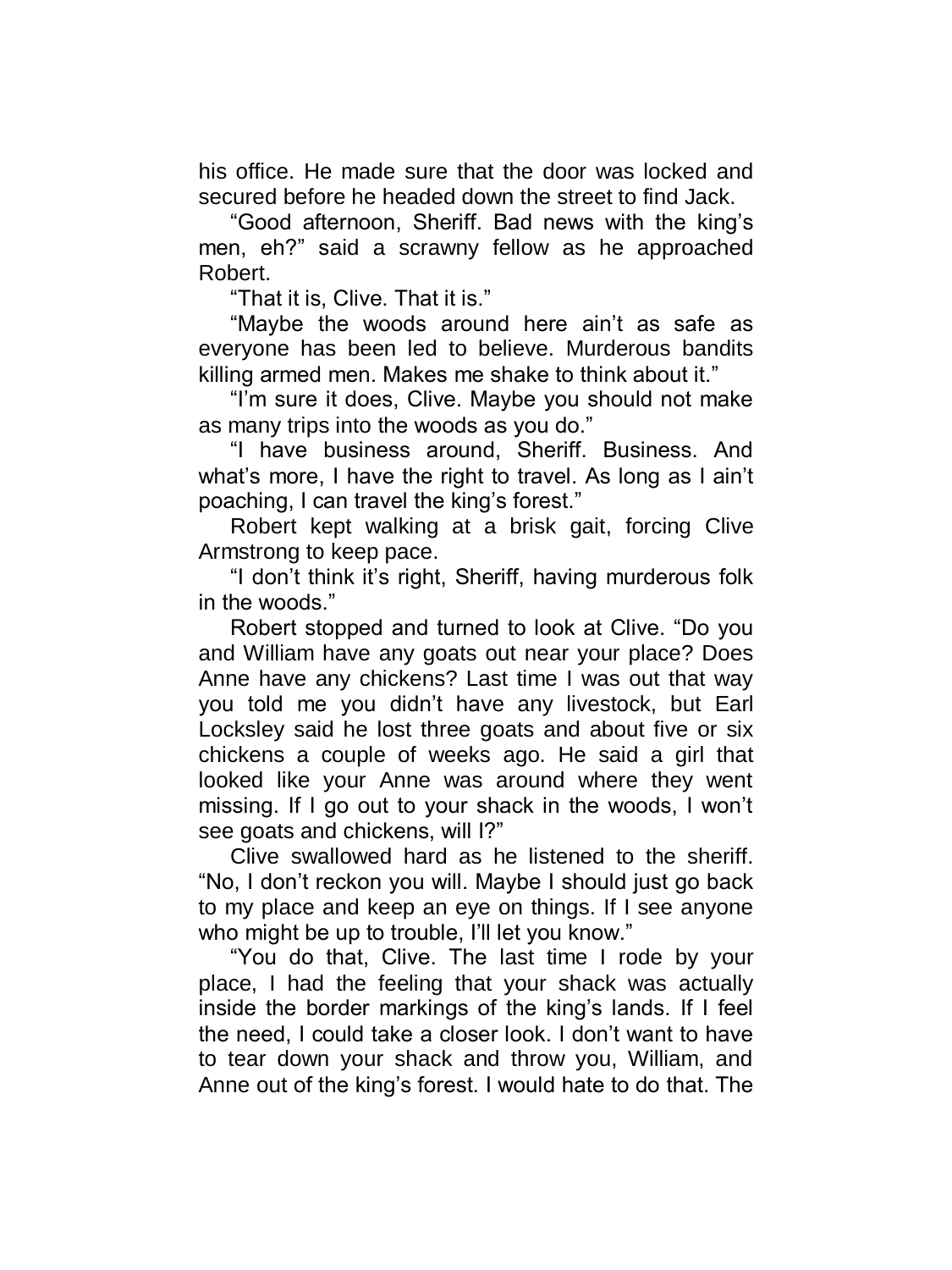Sherwood is an inhospitable place without some kind of shelter."

Clive went pale as Robert spoke. He quickly bowed and ran off down the street when it was clear that the sheriff was done speaking. Robert stared at the petty criminal as he ducked down a side street and ran out of view. He was in no mood for Clive Armstrong today.

The small house that Brother Tuck lived in was just off the market square. Jack said he was going to confess to Tuck, but that was this morning. Robert wasn't sure if Jack had been there yet and if he had, whether he had left. When he arrived at the square, he looked around at the sparse crowds at the vendors; a few goodwives were bargaining for cloth and needles, some men were inspecting the construction of barrels, and one or two people were just walking by ignoring the merchants' calls to see what they had. Robert saw one of the town guards, leaning against a building in the shade.

"Samuel," called Robert as he approached.

"Good day, Sheriff. Anything the guard can help you with?" replied the guardsman without bothering to straighten up.

"No, just looking for Jack. Have you seen him?"

"Yeah, a little bit ago. He left Tuck's place and headed toward the north gate."

"Thanks, Samuel," Robert said as he headed through the square and up to the north gate.

"Sheriff, come look at this."

Robert smiled in spite of himself. The beautiful voice belonged to the more beautiful Lady Marian. Robert turned to see her and her maid near the cloth vendor's cart.

"What is it, my lady? See something that caught your eye?" he asked as he walked over to where she stood.

"This blue fabric, it's perfect for a dress I want to make, but look at the price."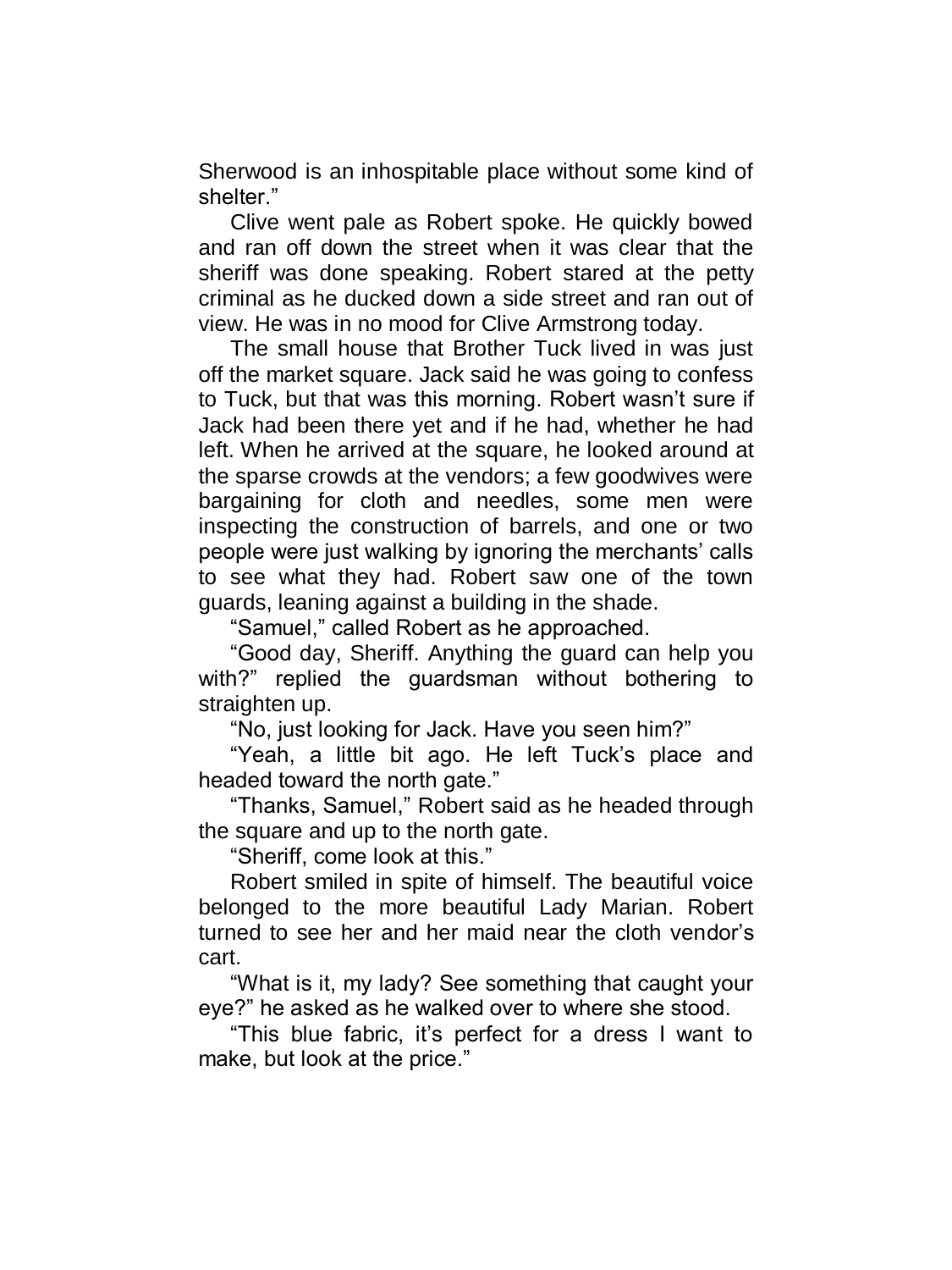The cloth vendor was busy ignoring her. He didn't need this sale today and Marian had already decided that she would rather complain about the price than try to find a fair deal.

"It's outrageous. I won't pay this much no matter where it's from."

"Where is it from?"

The merchant spoke up to defend his wares. "It's from Barcelona. This particular color of blue can be found from nowhere else."

"It's from Lancaster," Marian told Robert. "When I visited my sister last year, she had curtains this exact shade. She told me the fabric was made in the city."

"Lady Marian, I am sure you will be able to come to some solution, I have much faith in your temerity. I have some urgent business, unfortunately, or I would stay and watch you dismember of this fine, honest merchant."

"So be it, Sheriff. Leave a woman in distress. I may be so overwrought that I will not dine with you tomorrow night."

Robert laughed. "Threats to stay away from my table when you know that Earl Locksley will be there? I think not. I will see you tomorrow evening."

Robert bowed deeply to Marian and continued on through the square to the north gate.

When he arrived, Jack was speaking with the two guardsmen on duty.

"Jack, I have some urgent information for you, will you excuse us?" Robert said as he took his deputy by the arm.

"Sheriff, you seem upset. Has something happened?" asked Jack when they were several steps away.

"Act like I am berating you for something, that way your friends won't get the idea that we are speaking of secrets. They will think I am upset at something you did."

"Of course," said Jack as he dropped his head and avoided looking at the sheriff.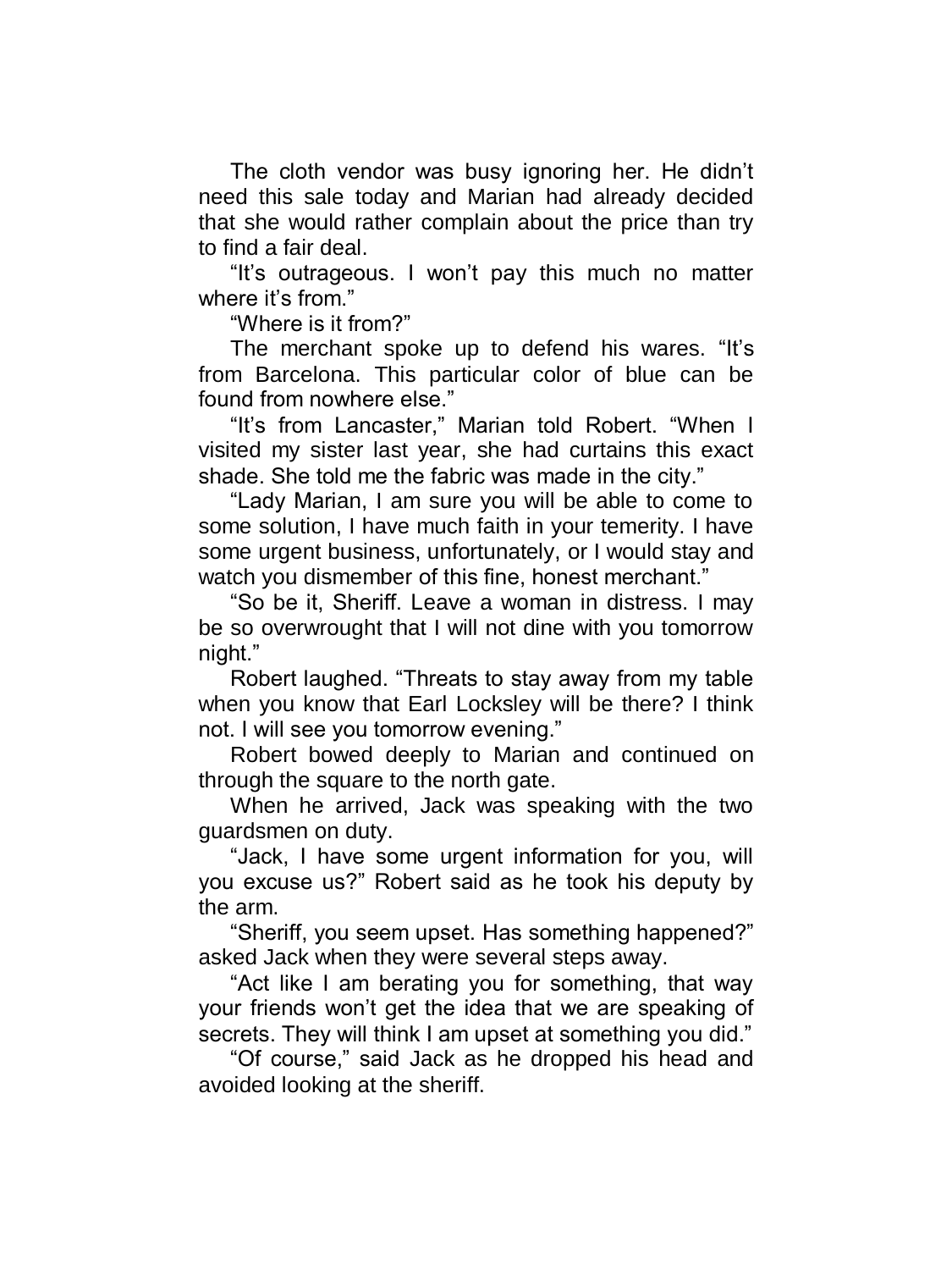"Abbot Hubert had his tax monies going to the bishop in the same box as the king's taxes."

Jack kept looking at the ground. "What will we do?"

"Return it to the abbey. I don't mind taking from the crown, but I won't steal from God. The problem is how do we return it without pulling suspicion onto us?"

"I have a new man named Donald, he is young and his family is from Leeds. I trust him enough to recommend him. No one at the abbey will know him. I'll have him dress roughly, like one of the men who live on the edge of the forest, and he can take the bag back to the abbey."

"Yes, that would work. He can say that the leader of the bandits had a dream that the sack tied with the leather cord was to be taken to the abbey."

"I'll take him the bag this evening and he can return it tomorrow morning," said Jack.

"Excellent. That will work. The abbot will have his money back and the shadow of accusation will not fall on us."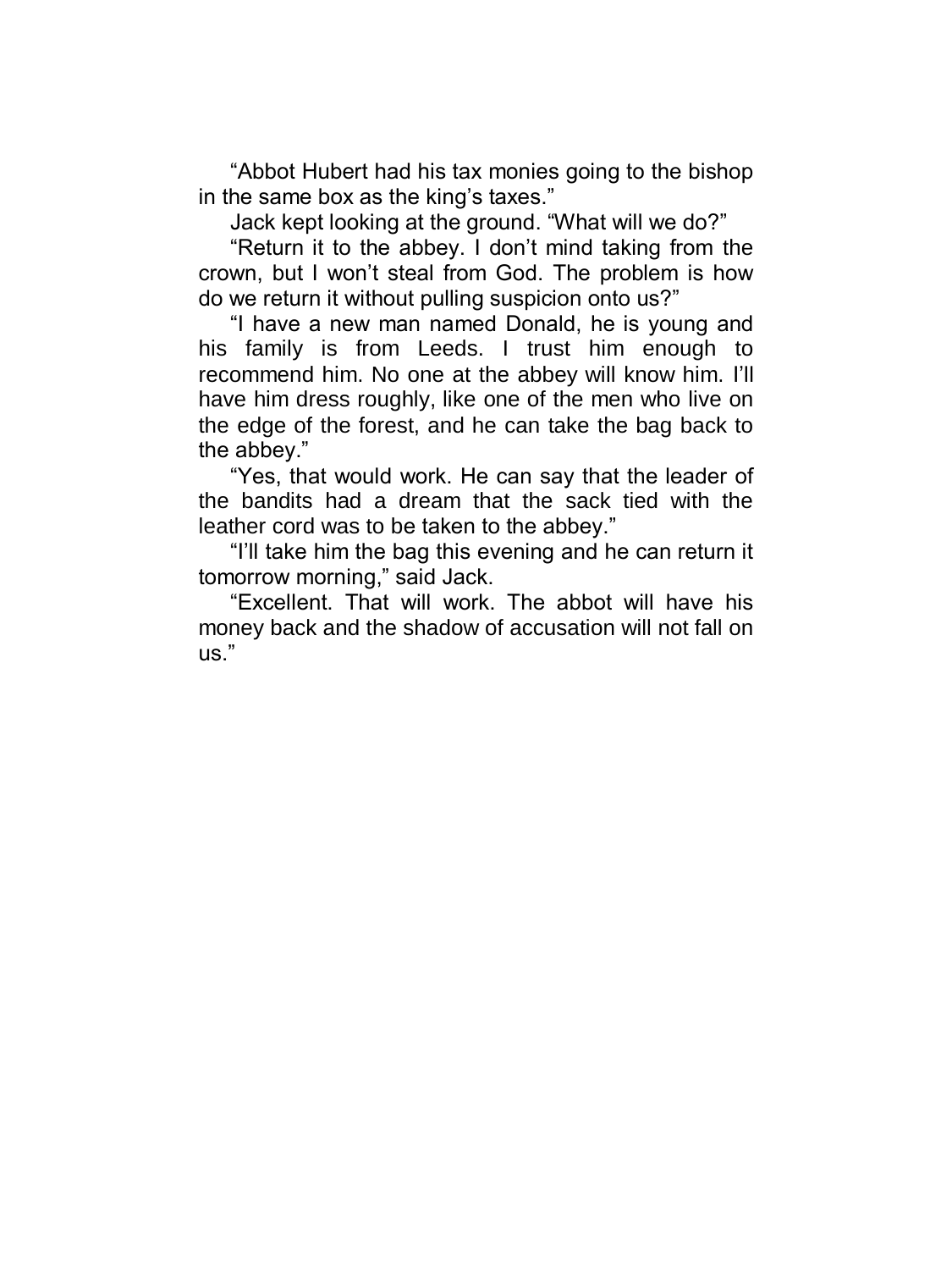## Chapter 2

The sun was barely up when there was a knock at the gate. Brother Edwin had just returned from Lauds and was surprised to hear someone at the outer gate of the abbey at that hour. He unlatched the small window in the gate door and peered out. There, shrouded in the early morning mists, was a man of slight build, but tall. He wore a dirty red tunic and had a brown hood pulled low over his face. A brown cloak draped over him shoulders and tight leather leggings declared him a man of the wilderness. He held a bag in his hand which he set on the ground when he saw the monk look out.

"My master returns that which should not have been taken. He was told in a dream to take the bag tied with a leather cord to the abbey because it was the Lord's. It was not our intent to steal from the Lord."

After he said this, the man turned and ran toward the line of trees in the distance. Brother Edwin blinked his eyes at the strange event. He carefully opened the gate and slipped out to pick up the bag. It was heavier that he suspected and it sounded like coins. He tucked it into his belt before he shut and locked the gate. Abbot Hubert was taking his breakfast when Brother Edwin entered his apartment.

"Abbot Hubert, there was a strange occurrence at the gate."

"Come in Brother Edwin, have a seat. You seem concerned about this event, tell me about it."

"I heard a knock at the gate when I was returning to my quarters. When I looked out, there was a woodsman holding a bag. When he saw that I looked out, he set it on the ground and said his master had a dream that he was to bring it to the abbey. He said that they did not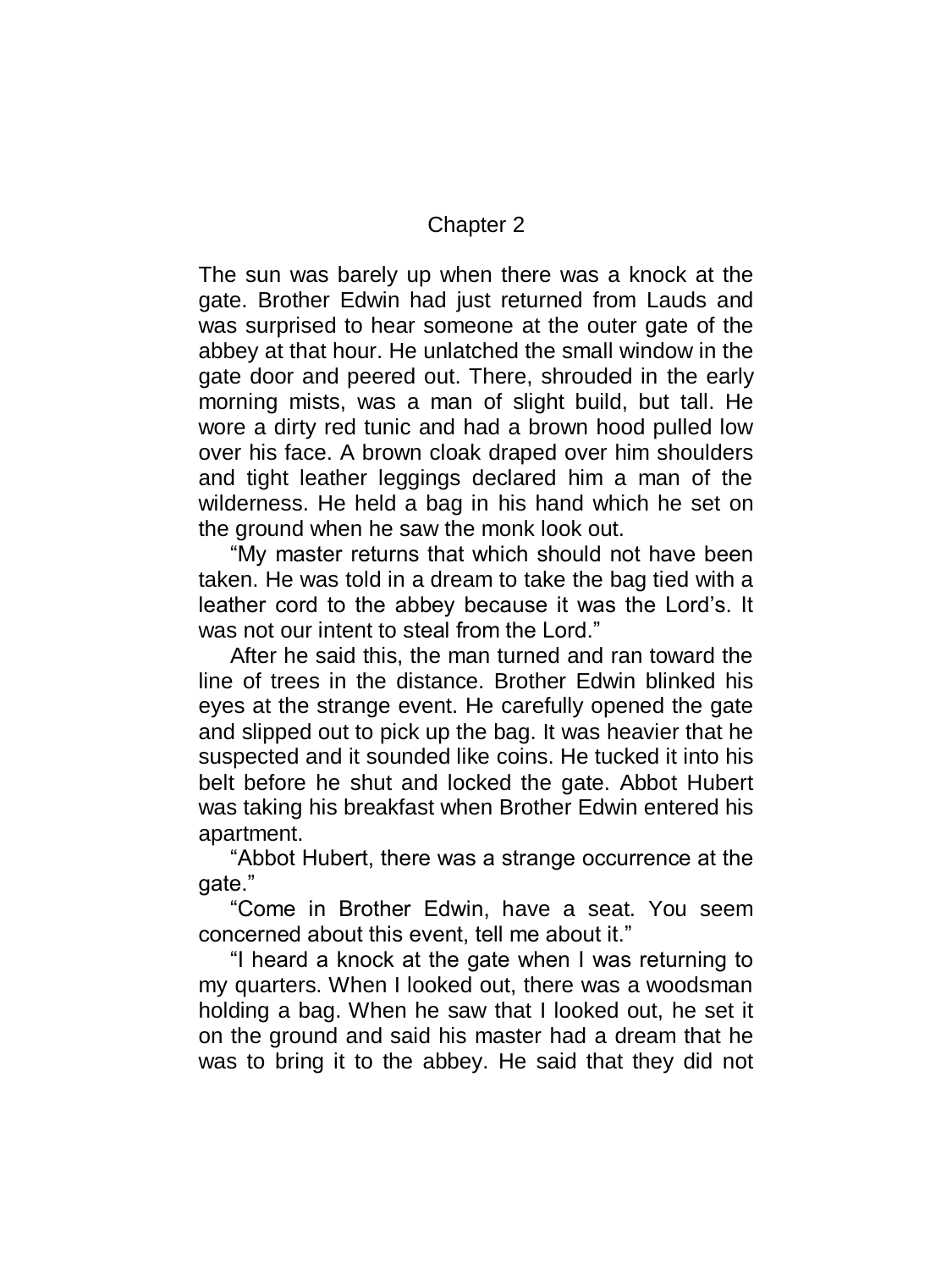intend to steal from the Lord. Do you know what he could have meant by this?"

The abbot set his knife down and finished chewing the bite he had taken. "Bring me the bag, brother. Let us examine it closely."

Brother Edwin pulled the bag from his belt and took it over to the abbot. When the abbot took it, he gasped and set it on the table. He quickly untied the leather cord that held the bag shut and looked inside.

"Praise be to God," he whispered as he poured the coins out on the table.

Brother Edwin's eyes widened at the number of silver coins that were revealed. He sat in silence as the abbot counted them out.

"It's all here, brother. All of it. The taxes for the bishop that were stolen, they have been returned by the murderers and thieves."

"That is a blessing, Abbot Hubert, the Lord must have visited them in their dreams to make them return the bag undisturbed. Men like that aren't normally devout when it comes to money."

"Maybe brother, but they may have a personal grudge against the king that they don't hold against our Lord. This might be a piece of information the sheriff can use in determining who leads this band of criminals. In fact, with a purse this heavy with coin, I bet it was the master of these criminals himself who brought it back. He would not trust another of his thieves. Tell me, brother, what did this man look like?"

"His face was hidden by a hood pulled low, but he moved as a young man. He was tall and strong and wore clothing suitable for the woods. He wore a red tunic and a dark brown cloak that flapped behind him like bird's wings when he ran from the abbey."

"A red-breasted bird that flew away, an interesting description," laughed the abbot. "We must tell the sheriff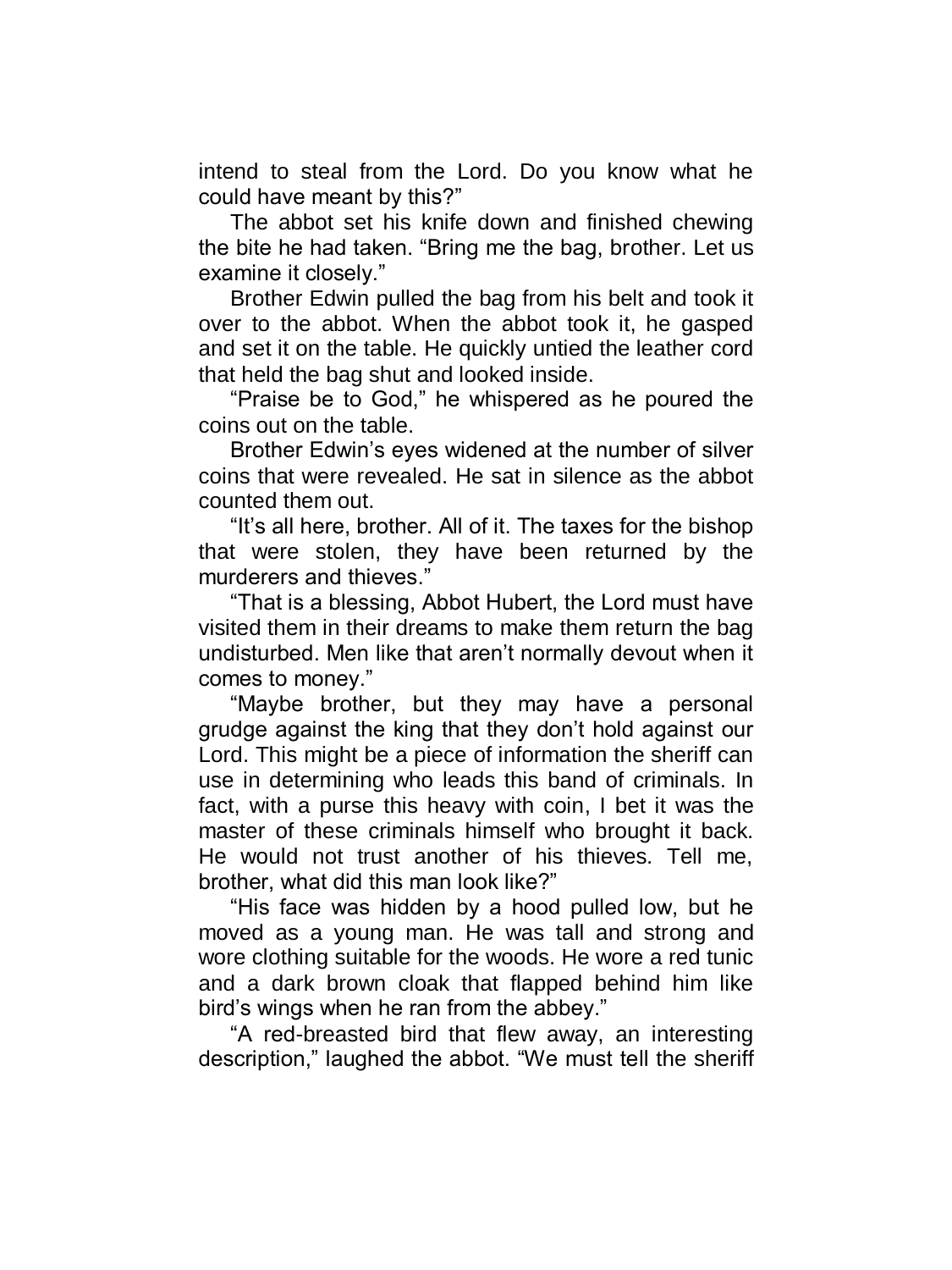of this hooded robin who stole and then returned a bag of silver."

"Do you want me to send a message to Nottingham?"

The abbot placed the coins back into the bag and tied it shut again. He sat back down and resumed eating his breakfast. "Yes, send one of the initiates with the message and then prepare a horse and some traveling provisions. I don't want to risk this money again. You will leave this afternoon and travel to London. I want this bag placed into the hand of the bishop by you, Brother Edwin."

"Thank you Abbot Hubert. Could I ask for a day to see my parents while I am in the city."

"I'm so happy, Brother Edwin, that I will give you three days to see your parents. Yes, yes, have the messenger bring me a pen and paper. I will write the sheriff a description of your robin with a hood and tell him that he is looking for a young, tall, strong man who lives in the woods. Maybe he or one of his woodsmen will know who he is."

"Thank you for the days, abbot, my parents will be delighted."

The abbot went back to his breakfast with a laugh as his young assistant left.

----------------------------------

"Thank you, brother," said Robert as he took the message from the young monk. The sheriff and his deputy Jack stood in the yard in front of the sheriff's office.

The young man bowed and turned his horse back towards the north along the main road. Robert and Jack watched as he rode away before they turned and went into the sheriff's office.

"Let's see what the good news from the abbot is." Robert opened the message and looked at it.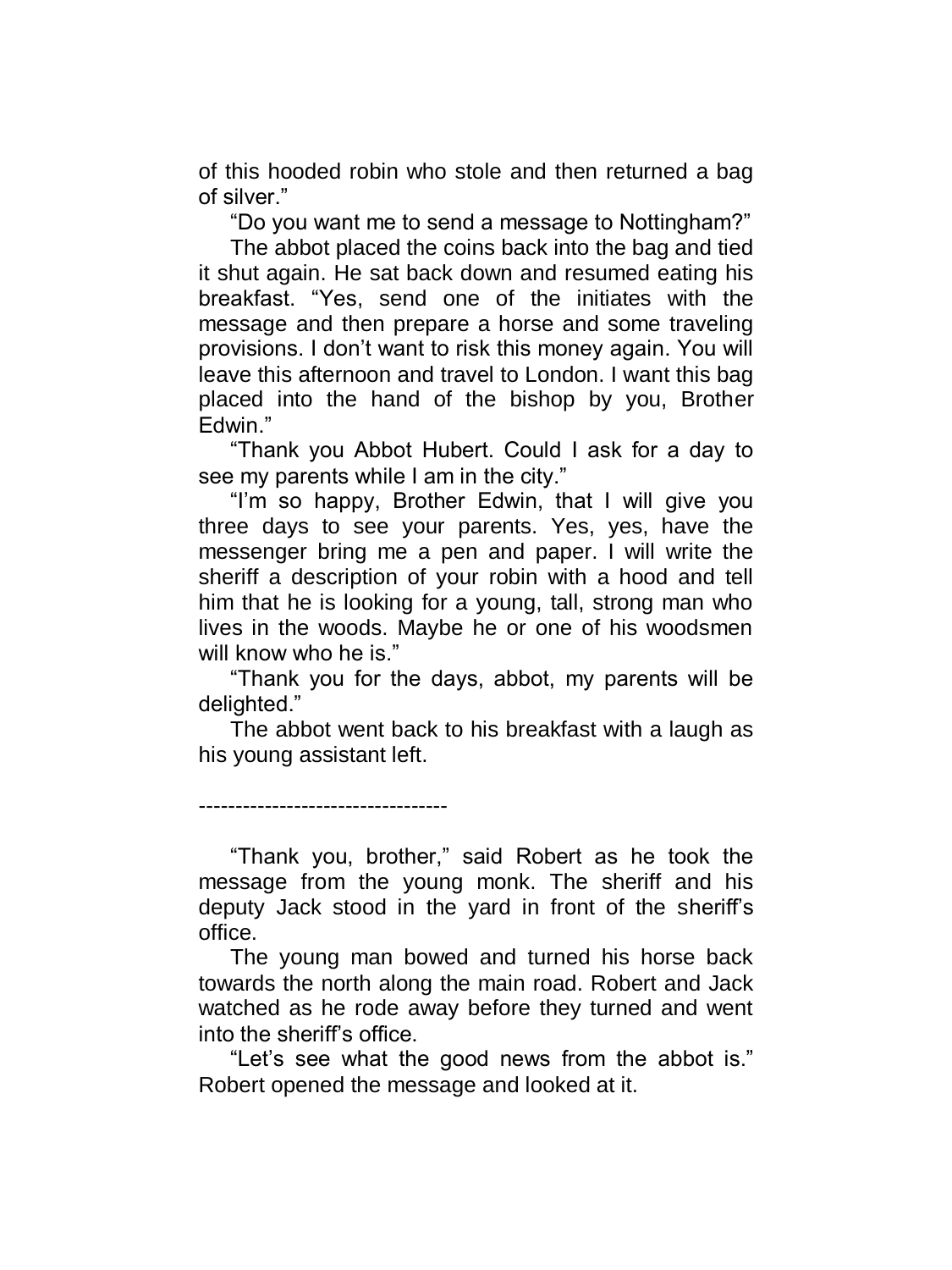"Is that a falcon?" asked Jack looking at a drawing of a hooded bird at the bottom of the parchment.

"Maybe, let me see what the letter says. The money was returned. He thinks it was the leader of the bandits that brought it. He describes him… He describes him as a robin with a hood. He drew a robin with a hood at the bottom of the page. That man has the oddest sense of humor."

"Robin Hood. Not a bad name for a villain if you had to have one," said Jack.

"It does have all of the elements for a good bandit name," Robert said absently as he re-read the letter. "It looks like your man did a good job of not leaving any clues to be recognized. Good job, Jack."

"Word will get out about this story, Sheriff. Maybe we should post a notice about these bandits and their leader."

"True, the story of how the money was returned will reach the ears of most of the town in just a few days. Those who are involved in our little scheme will be able to work the story out, but others might become suspicious that we haven't let the town know of a bandit group in the Sherwood. Captain Carver will need to have assurances, that's for certain."

"Do you think he would set the town guard to watch us?"

"I'm not sure. William Carver isn't a trusting man. I have been here five years now and he still looks at me like I stole a chicken."

"I'll have a notice posted in the square and hire a caller to give the warnings."

"Call the bandit leader 'Robin Hood', Jack. Maybe the abbot's sense of humor is rubbing off on me, but giving him a name makes him feel more real."

Jack nodded and smiled at the sheriff as he left the office.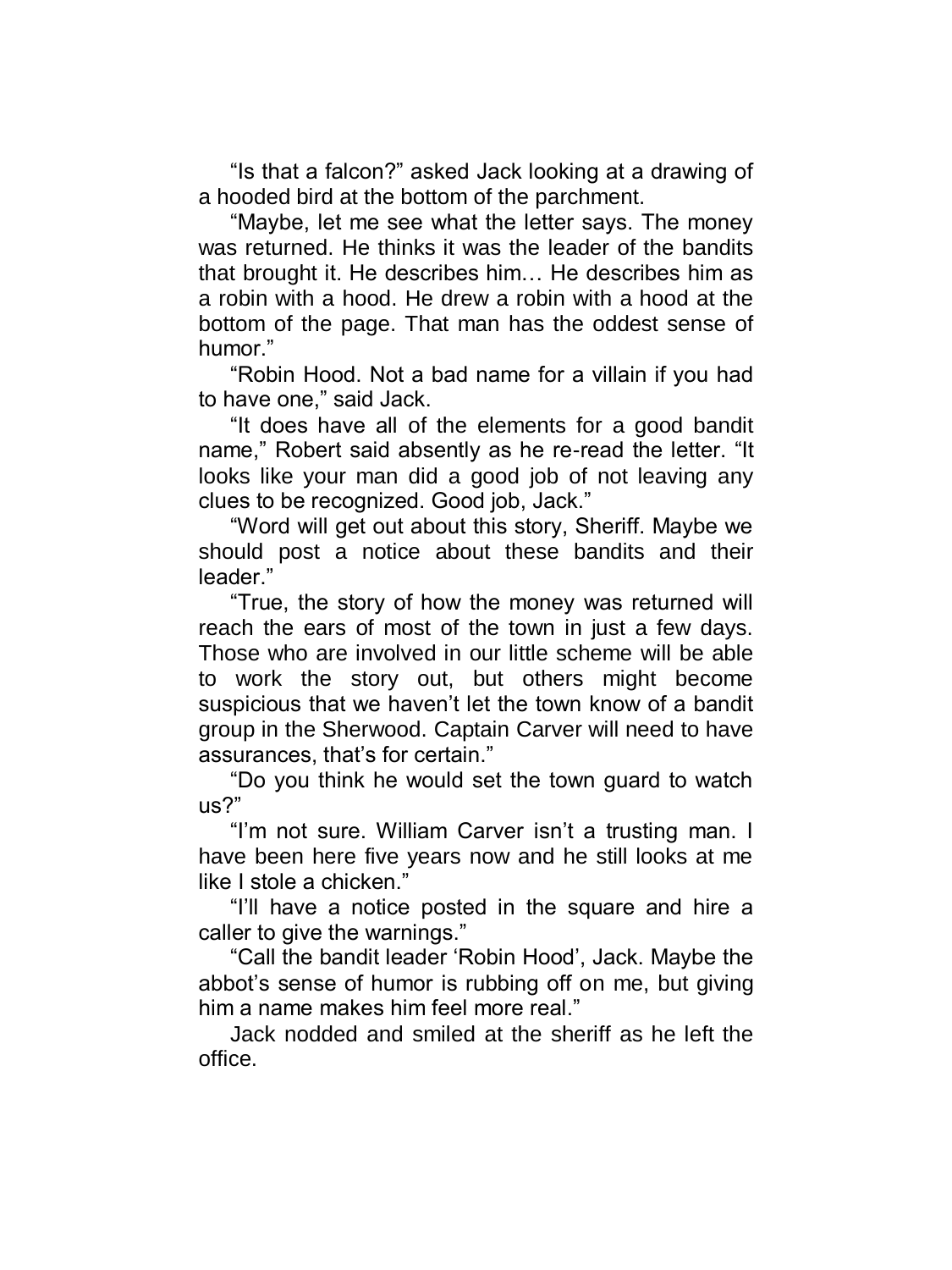Robert looked at his ledgers and then at the light left in the day. It was only just past noon, but he was looking forward to dinner that evening. Not only would Walter Earl Locksley be his guest, but Lady Marian would be attending as well.

He smiled when he thought about the young woman. She had just turned twenty-two and should have been properly wed by now, but she had sworn to Sir Robert Locksley, the son of the earl, that she would wait for him until he returned from the crusades. That had been eight years ago. The last letter the earl received from his son had put him in Poitiers in the Aquitaine. But that letter had been almost a year ago, and he had made no mention of Marian in the last three letters.

When Robert Brewer had been placed in the office of sheriff five years ago, he had immediately seen the potential in Lady Marian. Her own father had died the previous winter, and her brother was now the Lord of Claremont. He had essentially left Marian on her own, with only a small stipend and a house in Nottingham to support her.

She waited, in vain the sheriff believed, for her Sir Robert Locksley to come and marry her and give her the life she deserved.

The sheriff wished she would see him as an adequate replacement for her longed for nobleman, but it wasn't his place to broach such a delicate subject. The Earl Locksley, on the other hand, was precisely the one to say something to her, and he hoped that this dinner would provide the opportunity for the earl to make his opinion known.

The sheriff shut his ledgers and decided that he needed to go pay Captain Carver a visit. Thinking about Marian made him feel cooped up and restless. He locked the door to his office and started down the street to the town meeting hall. It was there that the town council met and there that the city guard held prisoners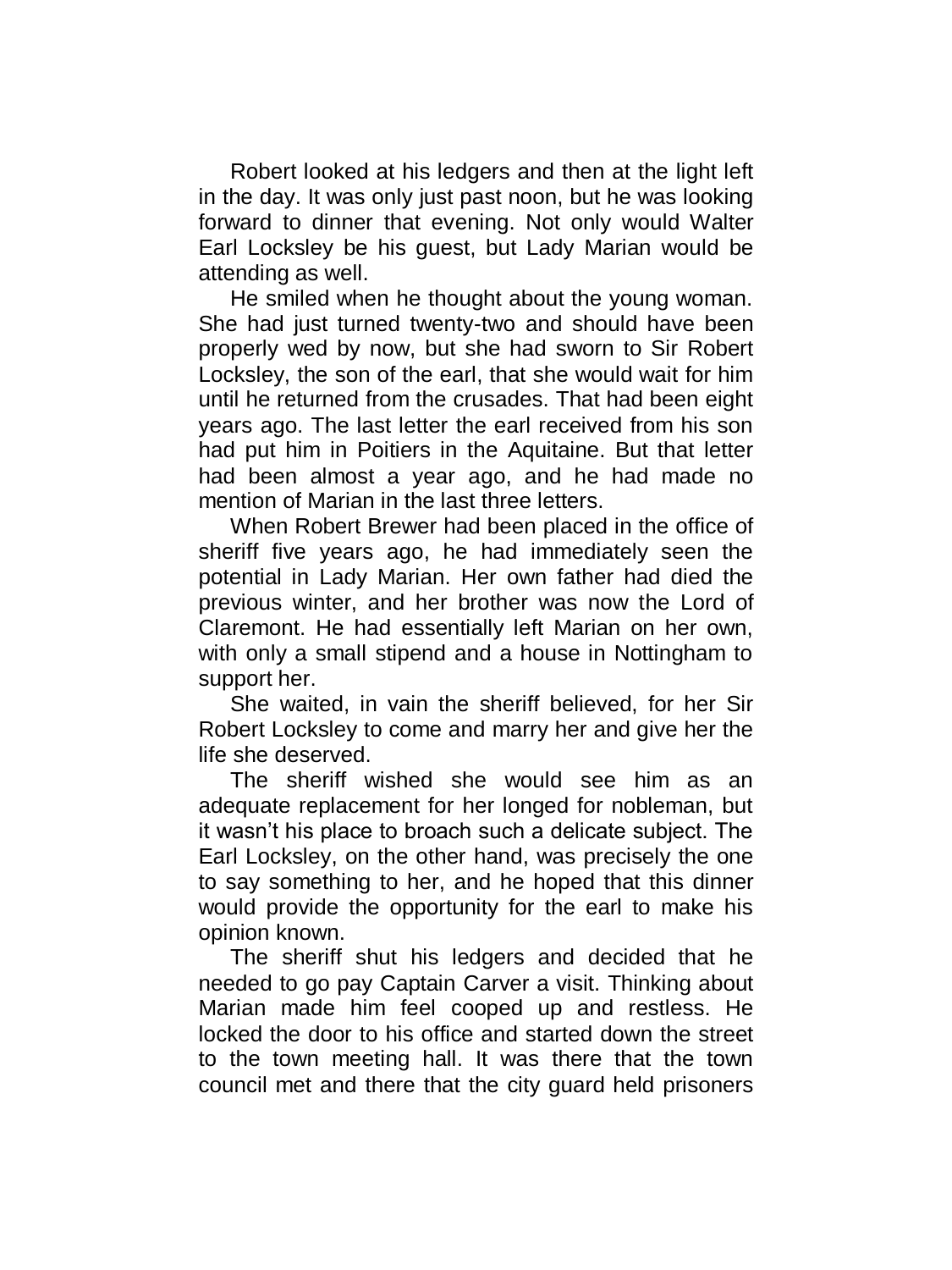when they had any. It was also where Captain Carver kept himself during the day.

Robert took the steps of the meeting hall two at a time as he felt light on his feet. Just thinking about Marian put him in a good mood. Knowing that he was going to dine with her in a few hours had him fighting a small smile from dominating his face.

The meeting hall was empty except for Captain Carver. He sat behind a small table on the platform at the far end of the long main room. Robert removed his hat and walked the length of the hall, his boots echoing along the polished wood floor. He reached the steps of the platform before Captain Carver looked up to see who had entered.

"Sheriff Brewer, good day to you. What brings you to the meeting hall?" asked the Captain of the Guard as if he were seeing a long missed friend.

"Jack stopped by with the posting on the bandit leader?" Robert asked.

"This 'Robin Hood'? Yes, we will set the notices and let the town know. Shouldn't we call him "Robert Hood"? Robin is a childish name. Wouldn't you think a murdering thief would want to stay away from a familial term for himself?"

The sheriff shrugged. "Every boy named Robert was called Robin by their father, sister, close friend, or cousin. I was called Robin by my father and sisters until I left home and even so, Margaret still called me that when she saw me two years ago. I would wager that even Sir Robert Locksley was called Robin by his father."

Captain Carver smiled and slapped the table. "That would be a poor wager for me to take. I knew Sir Robert before he left for crusade and even on the day he left, the earl called him Robin in his farewell toast."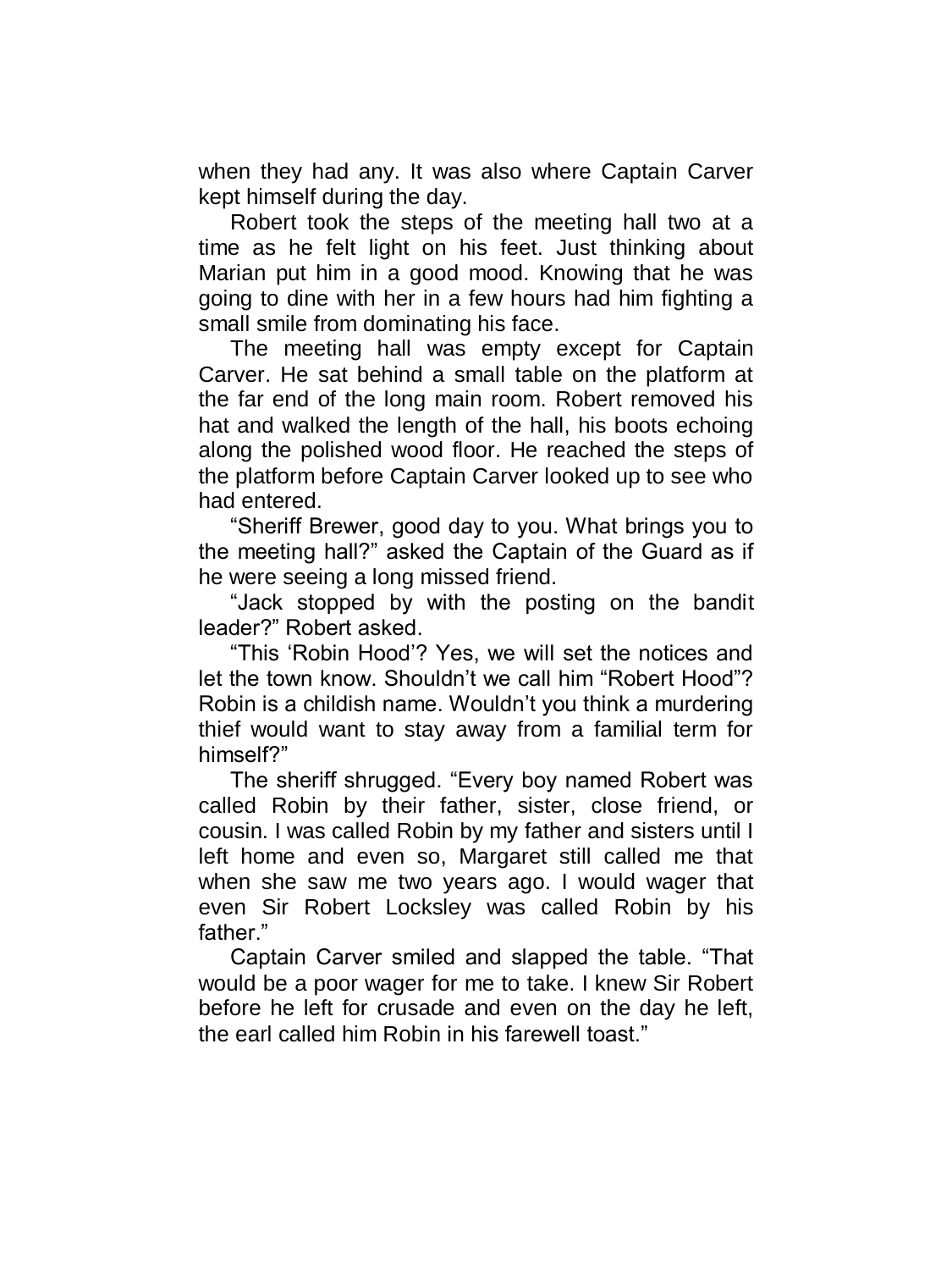"So we leave it 'Robin Hood' to match the drawing that the abbot sent us," said Robert as he handed the message to Captain Carver.

"That man finds humor in the most banal of absurdities," muttered the captain. "Very well, let's keep it 'Robin Hood', but the drawing…" He shook his head as he handed the message back to the sheriff.

"Mark this day, William. We agree on something." The sheriff smiled at the captain and left the meeting hall.

Robert walked quickly through the market square. The smiles and nods he received from the various craftsmen he passed by left no doubt that Jack had been returning some tax money to them today. His head was in a noose if the king ever discovered what he was up to, but they would be standing on the blocks next to him and they knew it. Not for the first time, he wished he had enough money to ride to Dover and catch a boat to the continent so he could disappear to a far off land. He didn't have the wealth he needed, though, nor did he have Marian with him. He hoped that would change soon and when Martinmas came, he would be ready to go.

Robert wanted to impress Marian at dinner that night so he decided to see Henri the barber. No one else was in the shop when Robert walked in. Henri shaved Robert's cheeks and throat, and trimmed his beard after combing and oiling his hair. Robert then decided to buy a new shirt for that evening and went to the market square to speak with the tailors. He found a nice blue shirt that Anne Midloe said matched his eyes and only had to wait a few minutes as Mutch Midloe made the needed adjustments to it.

By the time Robert returned to his office, he had burned off most of his anxiety as well as most of the hours of the afternoon. He headed into his sparse bedchamber just off of his office and readied himself for dinner.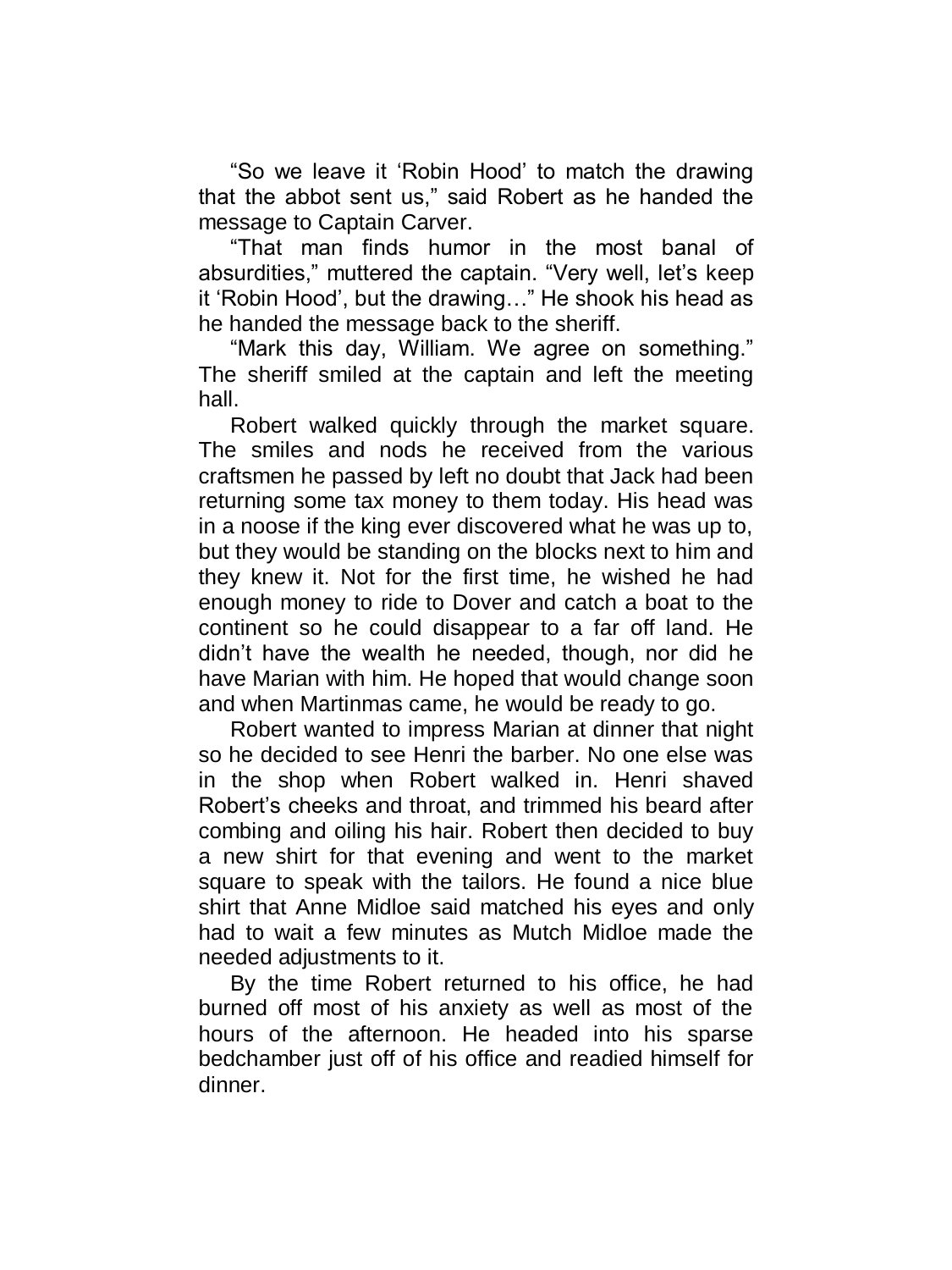A short while later, Robert walked towards the Falwort Inn in his new shirt and his ever present hat set elegantly on his head. He believed that tonight Marian would hear words that she had been in denial over. If anyone but the earl informed her of what she did not wish to believe, she would assault them like an angry badger. But if the earl said them, she would have to listen. She doted on the old man, and he on her. But even Walter had grown weary of seeing Marian waste her life on a girlish hope.

"Sheriff, so good to see you," said John Falwort opening the door to the inn for Robert. "The room is prepared and your guests have both arrived."

Robert was a little surprised to hear that Marian was already in the room. She always liked to take her time and arrive a little late. Robert followed the thin innkeeper back to the private dining room he had selected and thanked Falwort as he opened the door.

Marian and the Earl of Locksley were sitting next to each other talking quietly when Robert came into the room. Marian smiled and nodded to the sheriff as the earl stood to welcome their host.

"Robert, thank you so much for asking me to dinner. It is nice to get into town once in a while and you have arranged such lovely company to spend the evening with as well," he said looking at Marian.

"It's my pleasure, my lord. I do enjoy clever conversation while in the company of a beautiful woman." Robert took a seat on the other side of Marian. She gave him a tight smile.

"It really is very kind of you to bring the earl out here, Sheriff. He must be so lonely up at that house by himself<sup>"</sup>

"Not so lonely, not so. I have the servants and my attendants. I do miss my dear Constance and of course my Robert," said the earl as he sat back down.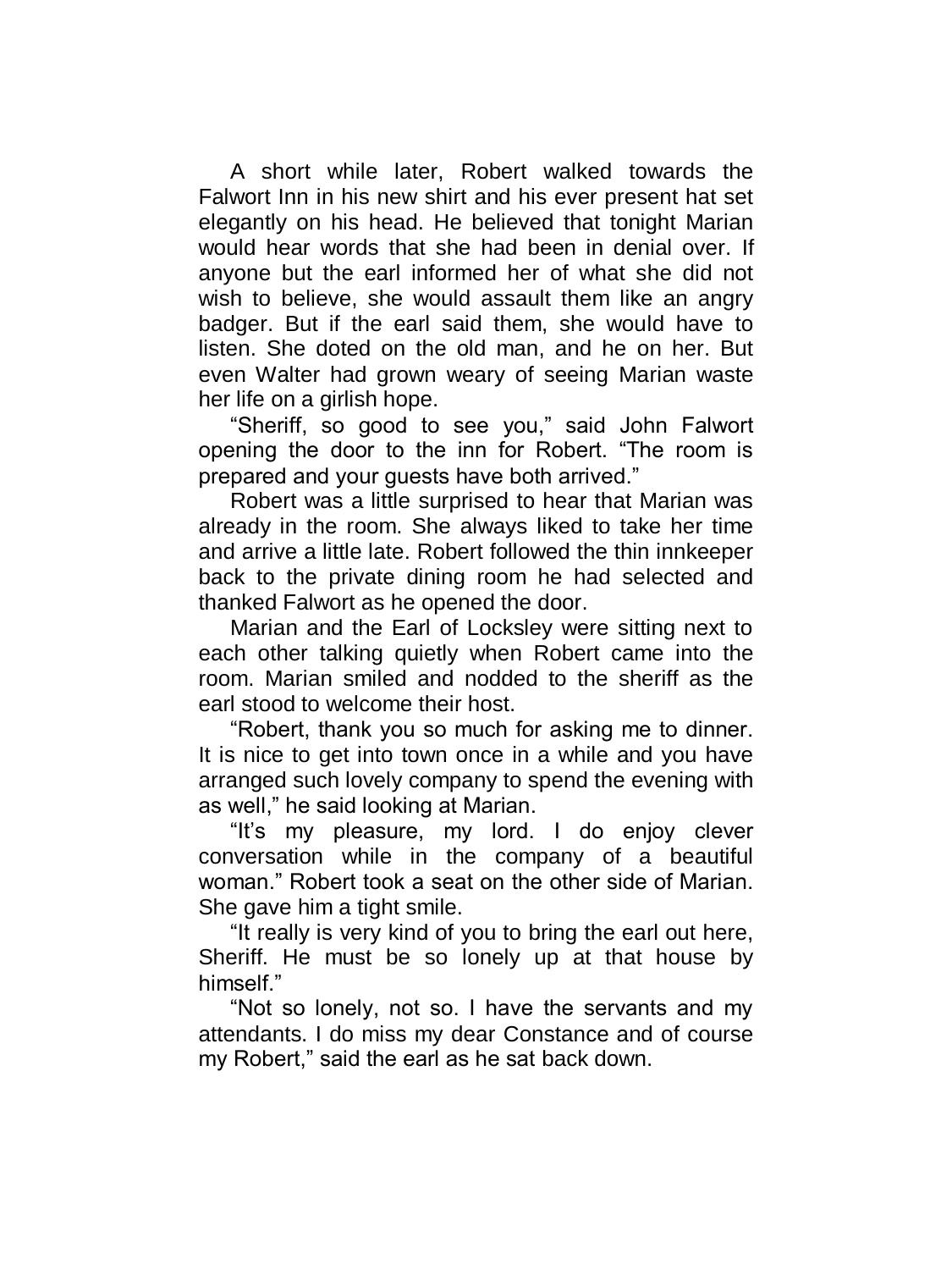"Have you heard from your son, my lord?" ask Marian.

The sheriff couldn't believe his luck. He had planted the idea of what Earl Locksley should tell Marian a month ago when he was out at Locksley Manor, but he was unsure of how to bring up news of the earl's son. Now that Marian had brought her beloved Sir Robert to the earl's attention, all that was left was to see how the earl would handle the matter.

"My dear Marian, let's have some dinner first, and then we can speak of other things."

The door to the room opened and several serving girls came in. They had a lamb stew and a platter of bread that they sat on the table. Two bottles of wine were placed on a low side bench.

"Master Falwort has prepared a goose as you requested, Sheriff. He will bring it when he has finished dressing it," said the oldest of the servants.

Robert thanked her and sent the servants from the room. When he turned his attention back to his guests, Marian had already served the stew to each of them and had broken the bread. The conversation turned to trivial matters and simple jokes as the three diners enjoyed the simple, yet very well prepared fare. Just as they were finishing the stew, the door to the room opened again and the innkeeper brought in the roasted goose. A light plum sauce was brushed over the goose. Robert was rather pleased with Falwort's efforts this evening.

The dinner passed much too quickly for the three friends as stories were told and retold and gossip was introduced a bit too freely. Finally even the earl pushed his plate into the middle of the table and leaned back with a contented sigh.

"Marian, it is always a pleasure to see you. Maybe you could help me throw a party at Martinmas this year, it would draw people from two days away if you were to plan it," said the earl.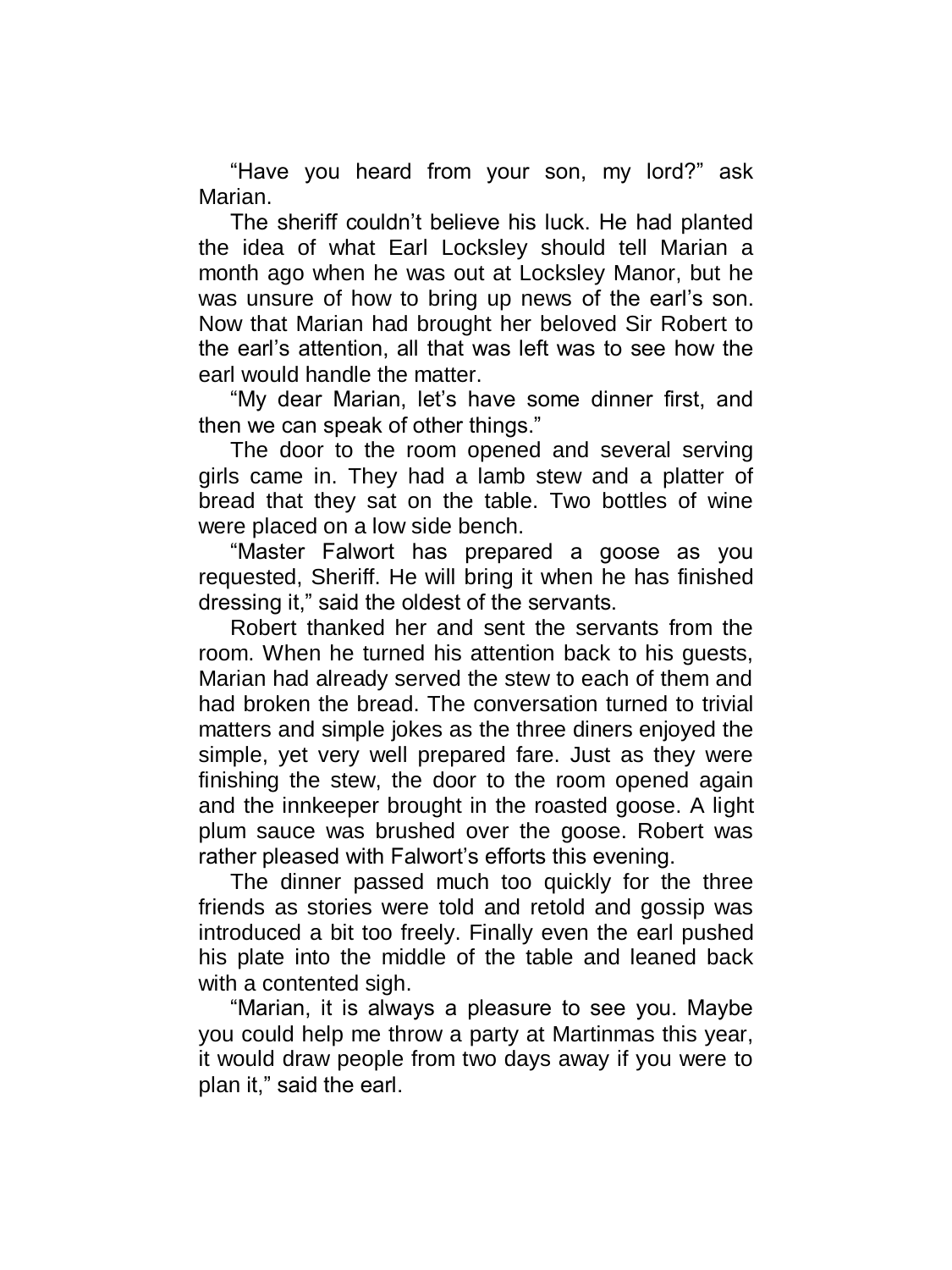"I thank you for your consideration, my lord. I will consider what you request. But if I may bring us back to my question at the beginning of dinner, have you heard from your son?"

The earl grunted and cut his eyes over to the sheriff. He looked back at Marian and took her hands in his.

"Marian, it has come to the point where I believe your hopes and wishes for my son have exceeded my own. I do not believe that Robert will return to Locksley until it is time to gather his inheritance from me."

"Oh, do not say such things, my lord!" protested the young woman.

"Marian, I wish to save you any grief or harm. It saddens me to realize that to save you anguish later I must cause you harm now. My Robert… your Robert… has no intentions towards you and I believe he hasn't for some time. He has bought an estate outside of Poitiers and engages in the life of a scoundrel from everything I have been told. He is a worldly man of 28 now, not an innocent youth of 20 as he was when he left. I fear that war and travel and the temperament of the men he has held company with have turned him from the path of a stable and secure man of the estate into a man of low virtues and high vices. He has not written to me in over a year now, and I sent a man on a mission of trade six months ago who returned two months later with stories that had me lighting candles for my son's soul for a month straight."

"But surely now that the wars are over he will return…"

"No Marian. The wars have been over for four months. If Robert wanted you, he would have returned for you. He keeps company with two or three young women in Poitiers. Daughters of noblemen in that realm. He is a drunkard and a bully. He is no man for you, not anymore. I pray that you find a good man, Marian. Your brother has treated you deplorably, but I would be willing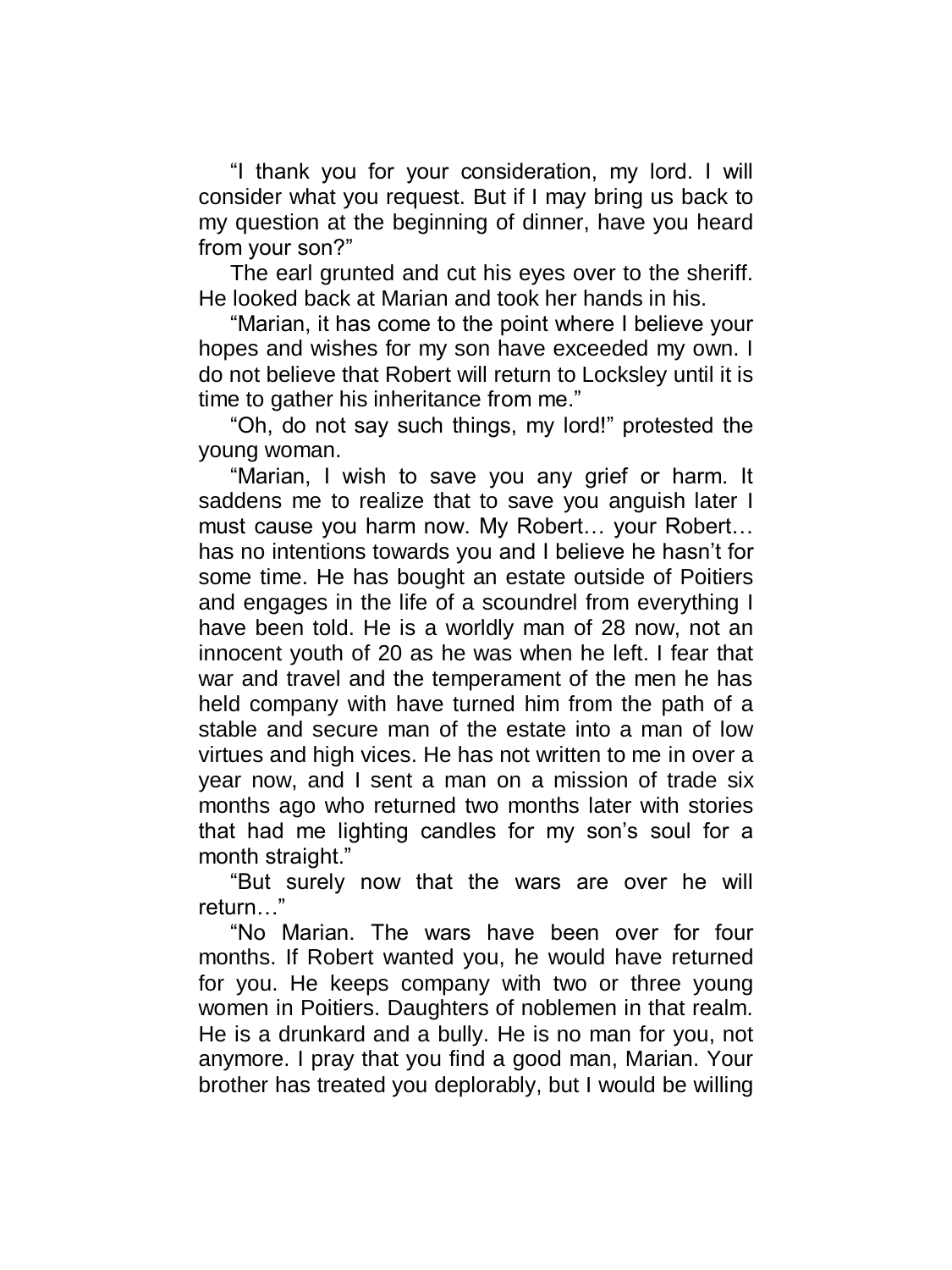to secure you a place and sponsorship in London if you can find no man locally who will take you in."

Tears flowed freely from Marian's eyes. She stood, causing the two men to jump to their feet, and hugged the elderly earl. She met eyes with the sheriff, but then jerked her head aside and fled the room.

Both men stared at the open door. After a few seconds, Robert stepped over and shut it. When he returned to the table, the earl had sat back down.

"That was one of the most unpleasant things I have ever had to do," said the earl as he filled his cup with wine.

"I'm sorry you had to say those thing, my lord."

Earl Locksley drank deep from his cup and wiped his mouth with his sleeve. "We're alone Robert, call me Walter. And you know exactly why I had to say it. You planted those words in me last month when you came to visit and gave them time to grow in my mind."

"It's true."

The earl looked in his empty cup and placed it down on the table. "Yes, it's true, and that wears on my soul. I hope when you have children that you never have to see one fall into a life of excess and away from his responsibilities."

"He isn't Earl of Locksley yet, Walter."

"I don't mean the responsibilities of his title, I mean the responsibilities of his birth. His position. He has a responsibility to protect the people of his land, just as those who serve in the Church have the responsibility to protect the souls of those same people."

"And what of the responsibility of the people to those in charge?"

"To provide for them. If the nobles and the clergy are faithful to their responsibilities, then the people will be glad to work and pay their taxes. But my son and those like him believe that they should be supported without upholding their portion of the agreement."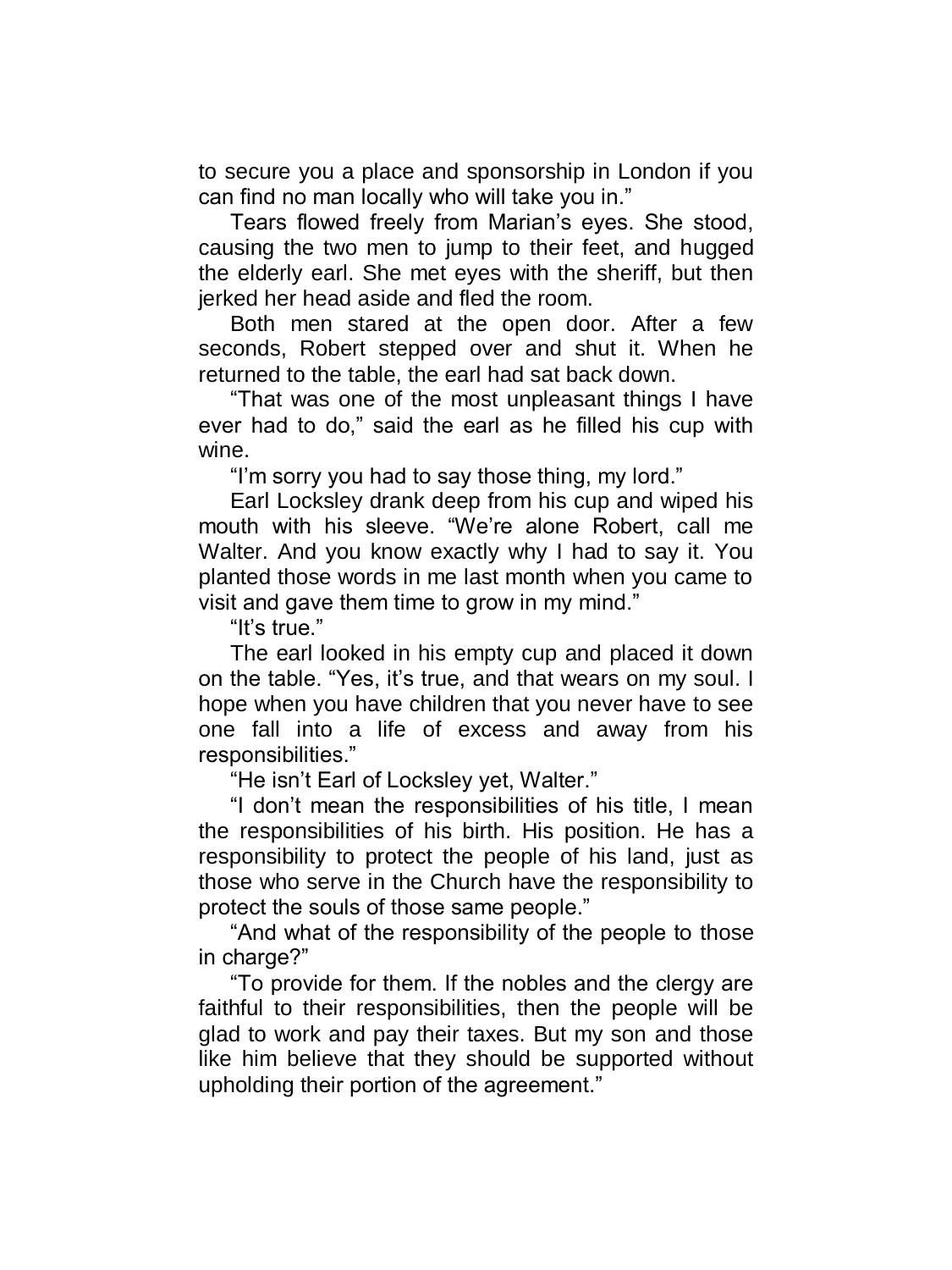"Do you include the crown in that assessment?"

"Yes, of course. Does it shock you to hear me speak so plainly? My hair is too white to worry about treason against this king in particular. Even after his brother died, he collects taxes as if the wars are still ongoing. The people suffer. They can't afford to live in the towns and villages where the taxmen are concentrated, so they move to the woods and wilderness to scratch the ground and try to feed their children."

"That may be Walter, but the people do what they are told and pay what they are made. Those in power do not care for them. It's always been that way and always will be."

Earl Locksley nodded as Robert spoke. "I agree, but there are those who care. I like to think that I take my responsibilities seriously and live up to my obligations."

"No argument from me or any in the area, Walter. Your serfs are cared for and there is never a complaint from any of your tenants."

"And you, Robert? I know the people complain when you come to take their taxes, but do they offer good words when your men return to lessen the burden?"

Robert froze. He didn't expect the earl to know of what he had done nor did he expect him to address it in such a straightforward manner.

"Come now, Robert. I may be old, but my mind hasn't dulled. I know the taxes that the crown has demanded, I can look at the figures. I was anticipating hiring out the miller to mill my grain into flour and then sell the flour to the crown, for a loss I might add, to feed the armies in Brittany. So imagine my surprise when the miller comes to me yesterday with enough silver to buy my harvest for himself. He will make and sell enough flour for the entire shire. And he wouldn't be so willing to take such a large effort if he wasn't sure that there would be enough people with coin to buy his flour.